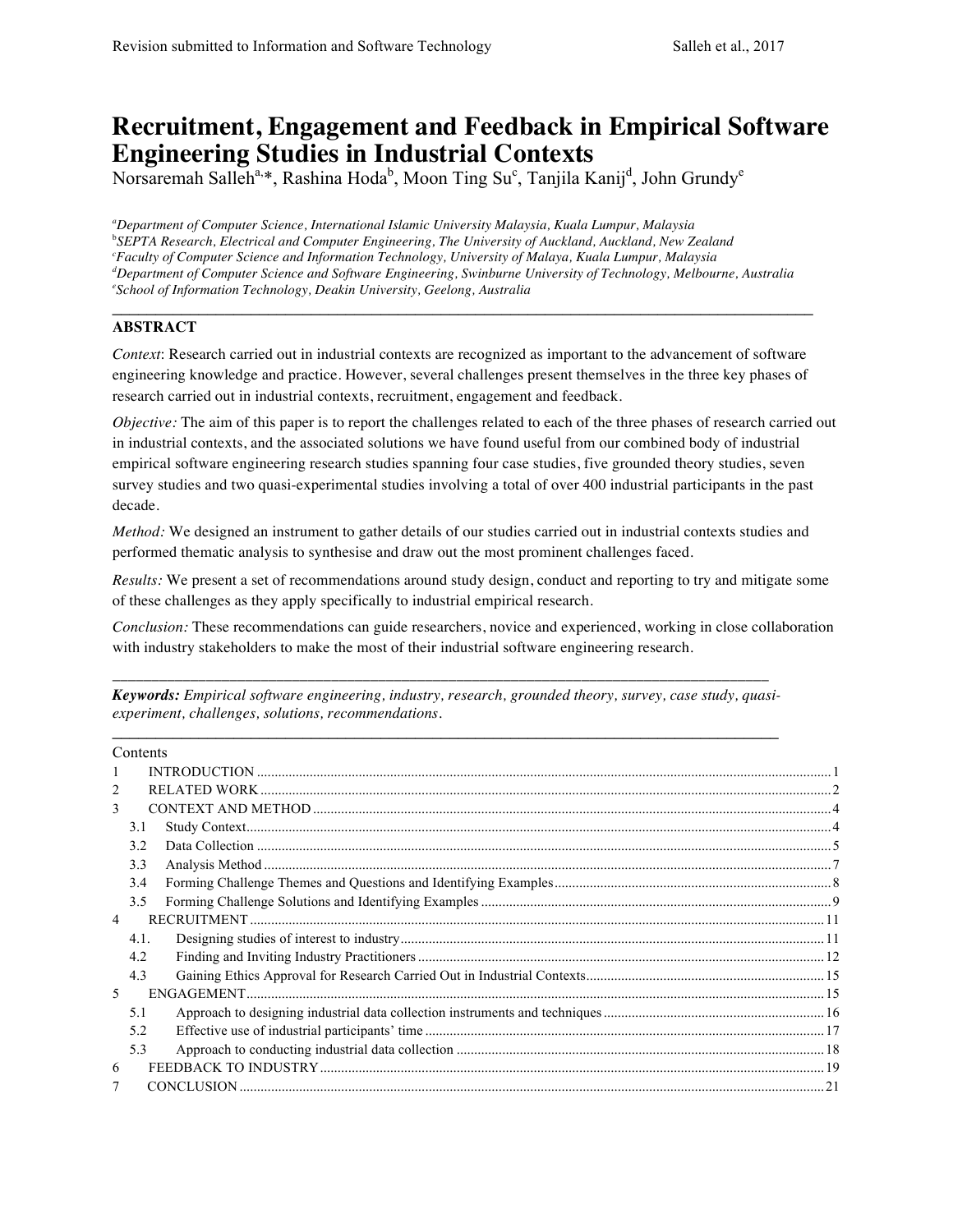\*Corresponding author: Tel. +603 6196 5669; fax: +603 6196 5179 Email address: norsaremah@iium.edu.my (N. Salleh) Physical address: Department of Computer Science, IIUM, P.O. Box 10, 50728 Kuala Lumpur, Malaysia.

# **1 INTRODUCTION**

 $\frac{1}{2}$ 

Interest in conducting empirical software engineering studies in industrial contexts, or empirical studies involving industry participants, has greatly increased over recent decades [1]. A major driver has been the need to better understand how different aspects of software engineering (SE) are practiced in "real world" settings, to learn from industrial challenges in applying these methods and tools, and to form a better understanding of industrial practices and needs. An additional benefit can be to positively influence industry practice.

Over the years, the SE community has increasingly emphasized the importance of conducting such empirical software engineering studies in industrial contexts, improving the knowledge base of real SE practices and helping software professionals make better decisions [22,23]. However carrying out such empirical software engineering studies in industrial contexts is very challenging. Limited guidelines exist to inform the process, particularly for novice researchers and also for experienced empirical software engineering researchers working in new domains or with new approaches. This has led in recent times to several papers and even an ICSE workshop series to report on key experiences and lessons learned. These are very valuable and help other researchers in designing their studies and avoiding common mistakes, and assist practitioners in improving collaboration with researchers, the quality of the studies carried out with them, and the impact of the studies. While these papers make valuable contributions, they are usually focused on one particular technique e.g. survey or experiment, limited in scope e.g. one or small number of studies, and anecdotal i.e. researchers report particular experiences and lessons of interest rather than systematically.

We analyse our experiences in study design and conduct and the key lessons learned in working with a range of empirical research methods, including case studies, Grounded Theory research method (referred to as GT studies), surveys and quasi-experiments. The authors have collectively carried out many different empirical studies with industry. These include studies of:

- agile software teams  $[2-5]$ ,
- agile project management and task allocation [6-8],
- customer and manager roles in agile teams [9-11];
- testing practices including work log analysis and performance appraisal [12-14],
- influence of tester personality on testing [15-16],
- personality differences between testers and non-testers [17];
- understanding current industry mobile app testing practices [18];
- studying the relationship between team climate and personality traits [19],
- adoption of agile methods [20], and
- usage of architectural documents for different tasks [21].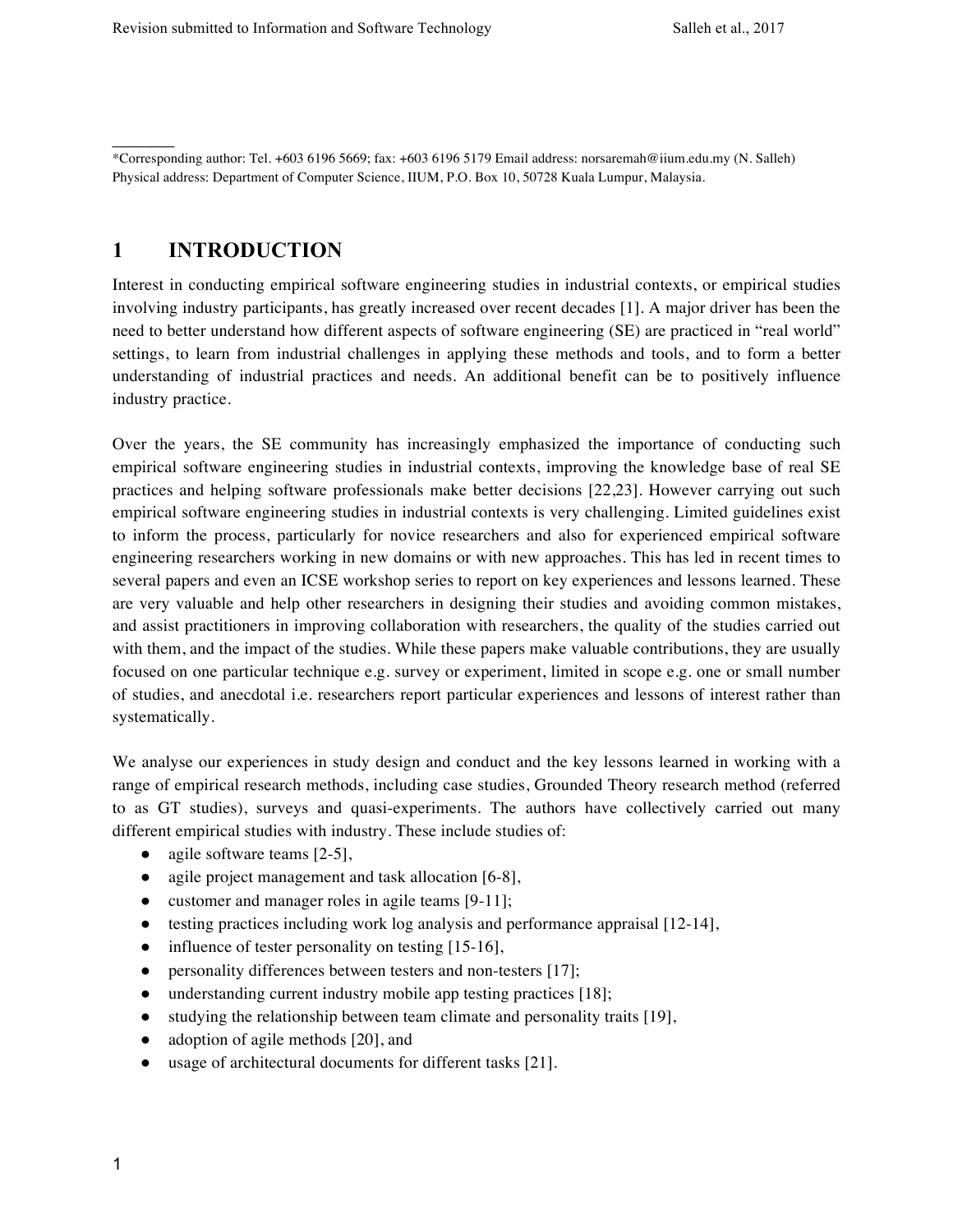Using a specially designed instrument, we collected details of 18 of our studies carried out in industrial contexts and performed thematic analysis to synthesize and draw out the most prominent common challenges faced during three distinct phases of research carried out in industrial contexts as follows:

- **Recruitment** this phase includes challenges in designing studies of interest to industry, finding suitable companies and industry participants for a study; and gaining ethics approval to collect data from the industry.
- **Engagement** this phase includes challenges related to effective use of participants' time; approach to *designing* industrial data collection instruments and techniques; and approach to *conducting* industrial data collection.
- **Feedback to industry**  this phase includes challenges associated with sharing findings with the industry, including both participants and non-participating industry practitioners.

This paper describes these three critical areas of industrial empirical research, using examples of challenges and lessons learned from our collective body of work in the area. We identify key, common and recurring challenges that researchers are likely to face when trying to design, carry out and report back empirical SE studies involving industrial stakeholders. We identify for each area the solutions that have worked for us and also where possible those that have been reported by other researchers. We then for each make recommendations for fellow empirical SE researchers. We hope that our experiences will be useful for others working in this increasingly important yet challenging domain.

The rest of the paper is structured as follows: Section 2 discusses the key motivation and related work. Section 3 presents the research context and method. Section 4, 5, and 6 present the challenges of industrial stakeholder recruitment, engagement and feedback respectively, along with our solutions and recommendations for empirical software engineering studies in each. Section 7 concludes the paper.

# **2 RELATED WORK**

Jain et al. [23] report some of their experiences and lessons learned from conducting *surveys* and *case studies* in industry. Among the significant challenges they faced include time factors, limited research skills and the difficulty in achieving a balance between methodological rigor and industrial needs [23]. In their experience report Fernández and Wagner [1] describe a range of practical challenges and lessons learned from over 30 *case studies* conducted in academia-industry collaborations. They structured the report into three topics: approaching a case study, conducting the case study and cross-cutting challenges. When approaching a case study, they provide some strategies on how to go about finding and convincing industry contacts, planning the study and dealing with uncertainties. In conducting a case study, it is important to properly identify the context, instruments, and continuously practice empirical and social skills [1]. Based on their experiences, they provided a list of success factors for case studies in industry that would help guide young researchers in dealing with the same.

In a previous study, Kanij et al. [24] report the experiences of handling industrial *surveys* focusing on software testing issues, including personality assessment, performance measurement, and factors influencing tester performance. A number of common challenges in designing and running such practitioner surveys were identified, including low response rates, targeted invitations and informed consent collection, questionnaire length, participant motivation and engagement, data analysis and security, and ethics approval. They also recommend a number of techniques that might be adopted to mitigate some of the risks and challenges.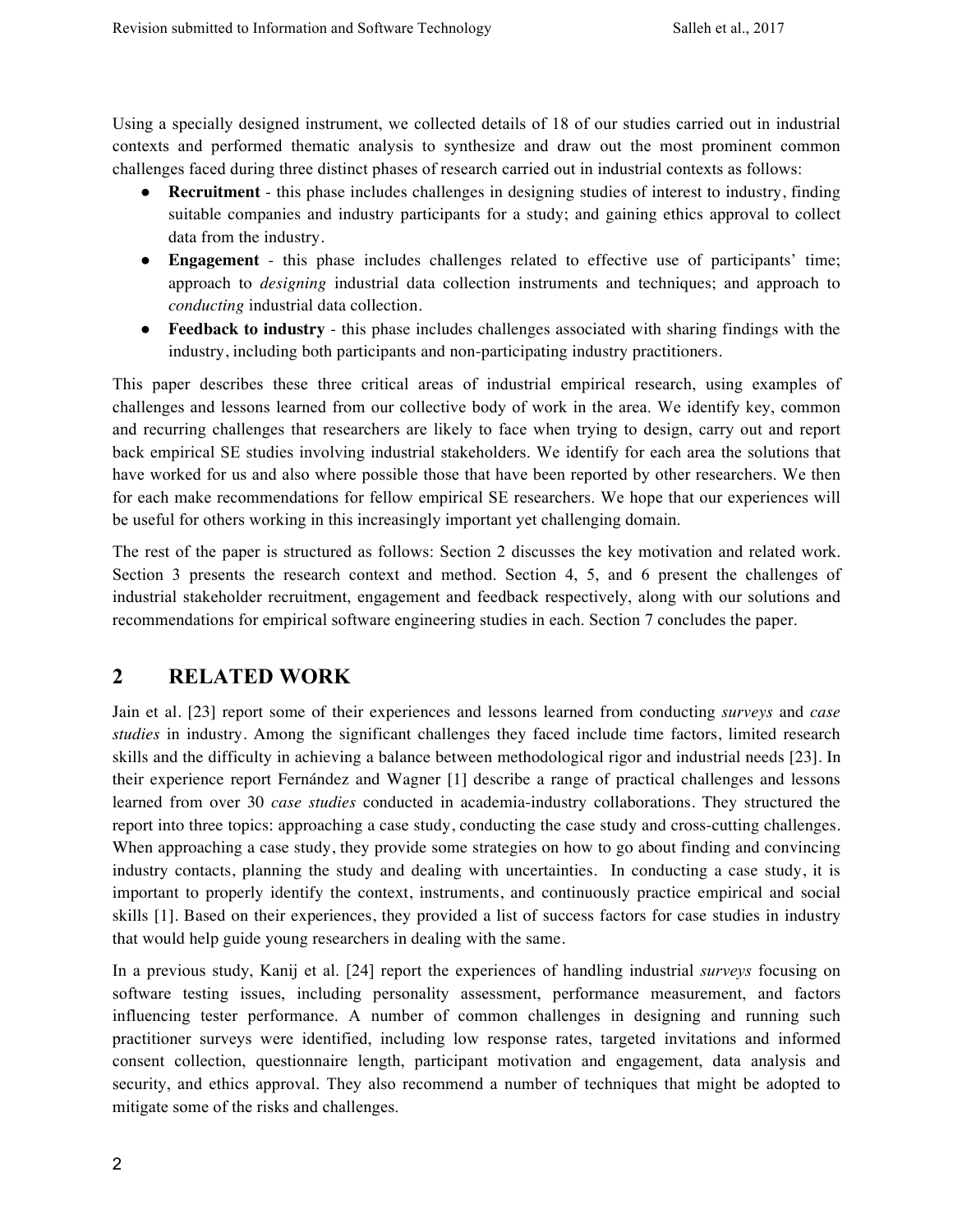Similarly, Torchiano et al. [25] provide a set of pitfalls and lessons learned from their experiences in conducting *survey* studies with software practitioners. Their lessons learnt cover different aspects of the survey process, from designing of initial objectives to designing questionnaire, emphasizing on the design issues. These include approaches to better defining survey experiment goals, identifying target populations for the survey, sampling the target population, questionnaire design, and participant recruitment.

Other related works focused on experiences in conducting *experiments* in the software industry. Vegas et al. [26] and Juristo [27] describe the difficulties experienced in running experiments at several companies. A systematic literature review of software industry experiments by Dieste et al. [28] describe 15 experimental studies run in the industry. Among the major challenges raised in these studies include time and cost issues, workload, and planning aspects. The results suggested that experimenting in industry is generally perceived to be problematic. To increase the likelihood of getting more industry participation, researchers should plan an experiment on a topic that is directly useful to the company (i.e. aligned with business goals), optimize human resources and provide a flexible schedule. Embedding an experiment in a training course can also help in getting industry participants but these professionals would be novices in the technologies being assessed [27].

These contributions to practical lessons learned from conducting empirical SE studies with industry practitioners are valuable. Despite a number of studies reporting on the diversity of experiences in conducting empirical study in industry, most of these studies focused on a specific type of empirical method, such as controlled experiment (e.g. [26], [27], [28]), survey (e.g. [25]), and case study (e.g. [1]).

In this paper, we have systematically analysed our experiences from multiple study methods employed in our studies over the past decade, which include case studies, grounded theory, surveys and quasi experiments. Table 1 highlights key differences of this work from related work. Our aim is to share our collective experiences based on the practical challenges we encountered in conducting empirical studies in the industry and to provide recommendations in three focus areas or phases of research carried out in industrial contexts: *recruitment*, maintaining the participants' involvement (*engagement*), and enabling *feedback* to industrial practice. We frame our lessons learned as a set of practical recommendations for fellow researchers, grounded in our own experiences of the challenges of conducting such studies and having to overcome those challenges. While the existing related studies focus on issues related to the design and conduct of a particular empirical research method, this study complements the existing studies by reporting challenges that are applicable to research carried out in industrial contexts targeting the areas of recruitment, engagement, and feedback to industry. Furthermore, our recommendations can benefit not only novice researchers but also experienced researchers aiming to conduct industrial empirical research.

| <b>Elements</b>                | Fernández<br>&<br>Wagner, $2016$<br>[1] | Torchiano<br>et<br>al., $2017$ [25] | al.<br>Vegas<br>et<br>2015 [26] | Juristo, 2016 [27]    | Our study                                                                                                             |
|--------------------------------|-----------------------------------------|-------------------------------------|---------------------------------|-----------------------|-----------------------------------------------------------------------------------------------------------------------|
| Empirical<br>method(s)<br>used | Case study                              | Survey                              | Controlled<br>experiment        | Controlled experiment | Collective data from 18<br>industrial studies using<br>case study, survey,<br>grounded theory and<br>quasi-experiment |

**Table 1** Comparison with Related Literature [1], [25], [26], [27]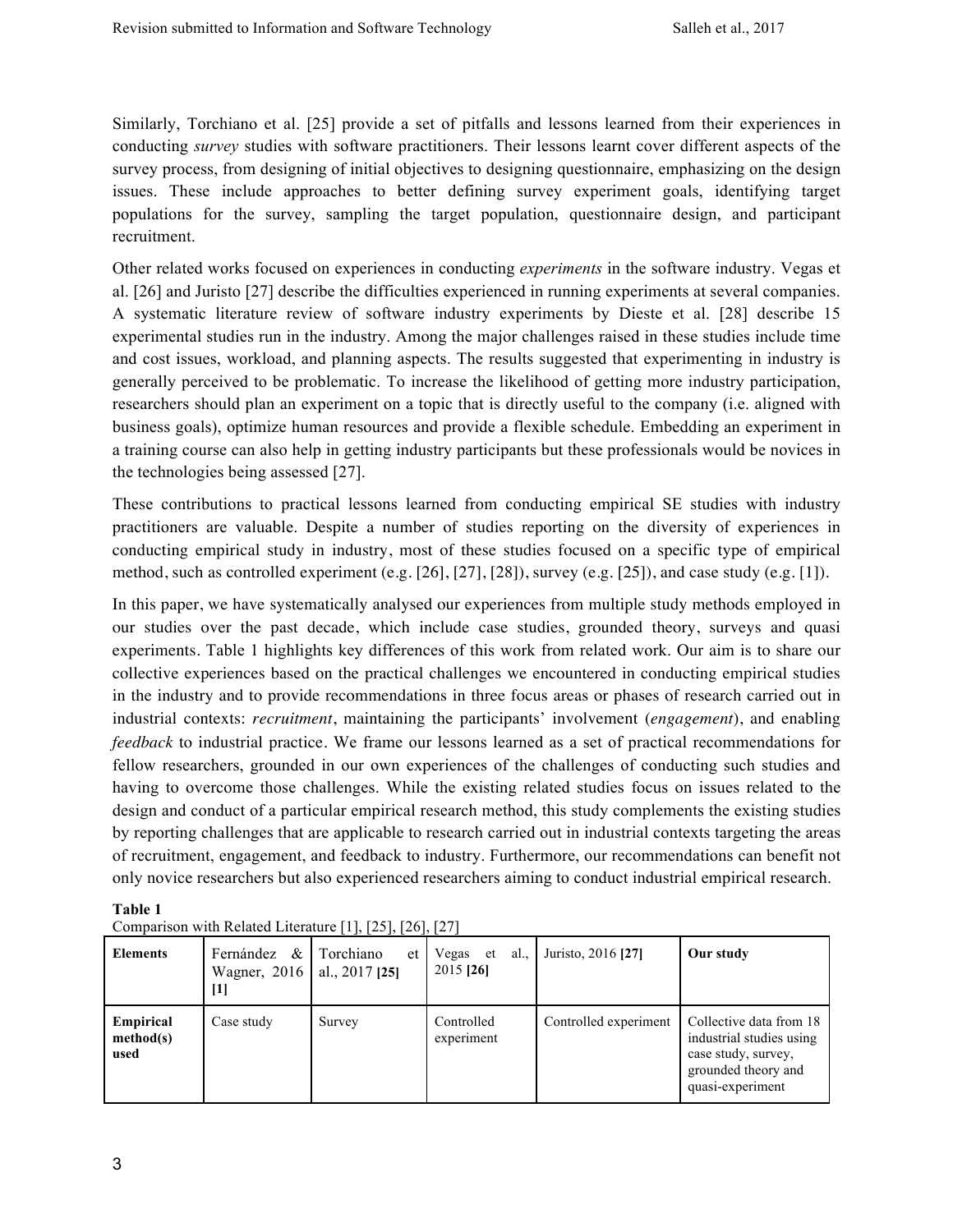| Scope/target<br>audience                                                                                                                                                                                                                                                                                                                                       | Inexperienced<br>researcher                                                                                       | Inexperienced<br>researcher                                                                                                                                                             | Not reported                                                                                                                                      | Not reported                                                                                                                                                                                              | Any researcher aiming<br>to conduct empirical<br>study in industry                                                              |
|----------------------------------------------------------------------------------------------------------------------------------------------------------------------------------------------------------------------------------------------------------------------------------------------------------------------------------------------------------------|-------------------------------------------------------------------------------------------------------------------|-----------------------------------------------------------------------------------------------------------------------------------------------------------------------------------------|---------------------------------------------------------------------------------------------------------------------------------------------------|-----------------------------------------------------------------------------------------------------------------------------------------------------------------------------------------------------------|---------------------------------------------------------------------------------------------------------------------------------|
| Overall<br>contribution                                                                                                                                                                                                                                                                                                                                        | <b>Discusses</b><br>practical<br>challenges and<br>lessons learnt in<br>conducting case<br>studies in<br>industry | Provides lessons<br>learnt covering<br>different aspects<br>of survey<br>processes, with<br>emphasis on<br>design issues                                                                | <b>Discusses</b><br>difficulties in<br>running<br>controlled<br>experiments in<br>industry                                                        | Challenges and<br>lessons learnt in<br>recruiting participants<br>for experiments,<br>designing and running<br>experiments, and<br>transferring results.                                                  | Presents key challenges<br>that are particularly<br>related to industry<br>participants and the<br>solutions to address<br>them |
| Investigation<br>Three topics: i)<br>Reports<br>experiences from<br>Approaching a<br>aspects<br>four survey study<br>case study<br>ii) Conducting<br>phases:<br>i) defining<br>a case study<br>iii) Cross-<br>research<br>objectives and<br>cutting<br>target population<br>challenges<br>ii) sampling, iii)<br>designing a<br>questionnaire<br>iv) recruiting |                                                                                                                   | Identified<br>difficulties<br>based on four<br>topics:<br>i) company<br>involvement<br>ii) experiment<br>planning<br>iii) experiment<br>execution<br>iv) data analysis<br>and reporting | Three topics:<br>i) recruiting<br>participants<br>ii) designing<br>experiment<br>iii) running the<br>experiment<br>iv) transferring the<br>result | Presents challenges and<br>recommendations<br>based on three distinct<br>phases of research<br>carried out in industrial<br>contexts:<br>i) recruitment<br>ii) engagement<br>iii) feedback to<br>industry |                                                                                                                                 |

# **3 CONTEXT AND METHOD**

## **3.1 Study Context**

In this paper we draw upon our collective industrial empirical software engineering research experience. In particular, we collate and present challenges of research carried out in industrial contexts and related solutions, based on four case studies (findings described in [5, 7, 8, 12, 18]), five Grounded Theory research studies (findings described in [2-4, 6, 9, 11]), seven survey studies (findings described in [10, 13- 15, 17, 19, 20]), and two quasi-experimental studies (findings described in [16, 21]).

In this study, we refer to the definition of *case study* in SE by Runeson et al. [55] as "*an empirical enquiry that draws on multiple sources of evidence to investigate one instance (or a small number of instances) of a contemporary software engineering phenomenon within its real-life context, especially when the boundary between phenomenon and context cannot be clearly specified.*" (pg. 12). Since case studies are (by definition) conducted in real-world settings, they have a high degree of realism and typically low level of control. Replication is nearly impossible [55, 56, 57]. Data collection for case studies include ethnographic methods such as interviews and observations [55,56].

*Grounded theory*, or GT studies, refer to research studies conducted using the Grounded Theory research method [30, 52]. GT is complete research method that includes procedures such as literature review, data collection, analysis, theory formulation and reporting [4, 53, 54]. It is particularly well-suited to studying industrial practice as it enables the collection and analysis of industrial data from the practice field [30,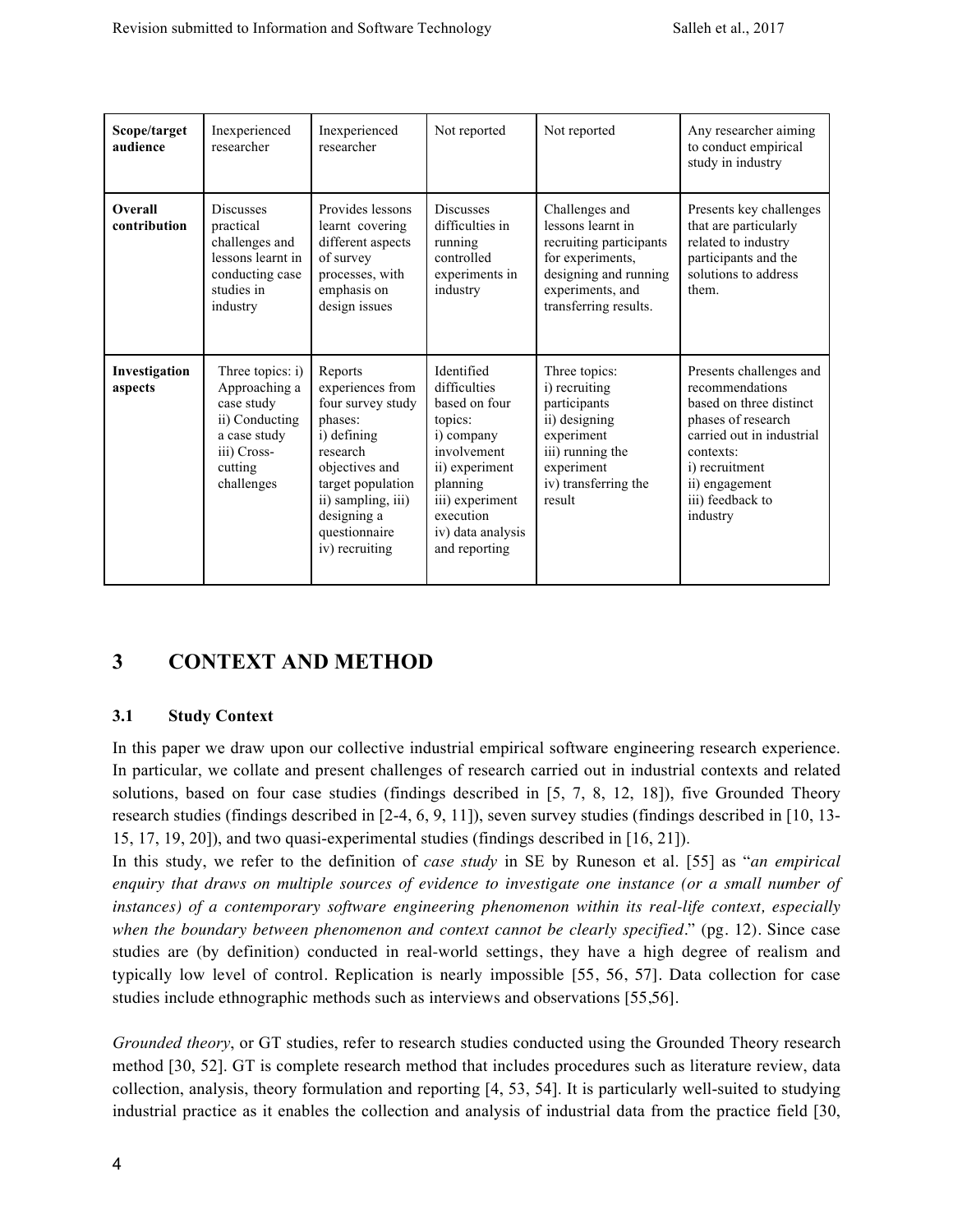53]. Glasserian, or Classic GT, and Straussian are two popular versions of GT adopted in practice. A distinguishing feature of Glasserian GT, the version adopted in the included studies, is the absence of a clear research question upfront and its focus on theory generation rather than validation of existing theories [52-54]. GT can be adopted as a wrapper around other empirical methods such as case studies where GT analysis and theory formulation procedures are applied to data collected from case studies [63]. Our included studies, however, refer to interviews and observations based standalone GT studies. GT is increasingly being used to study software teams as it facilitates the investigation of social and human aspects [4, 5, 7, 8, 12, 18, 53].

We refer to *survey* as an empirical method used to collect information from or about people to describe, to compare or to explain their knowledge, attitudes and behavior [58]. Data are gathered from a sample, which is representative of the population of interest and the results are used to identify patterns, which can be generalized to the overall population [59, 60, 61].

*Quasi-experiments* refers to an empirical inquiry that aims to measure the causal impact of an intervention, i.e effects of "*manipulating one variable on another variable*" [59] and the subjects (participants) are not randomly assigned to treatments [62]. Table 2 summarizes these research methods, along with references to their seminal texts and popular references in SE literature.

#### **Table 2**

| <b>Research Method</b>  | <b>Description</b>                                                            | <b>Seminal texts</b>       | Software engineering<br>references            |
|-------------------------|-------------------------------------------------------------------------------|----------------------------|-----------------------------------------------|
| Case Study              | Investigation of contemporary<br>phenomenon in real-world settings            | $Y$ in [56]                | Runeson et al. [55]                           |
| Grounded Theory<br>(GT) | GT is a complete research method,<br>focusing on theory generation.           | Glaser & Strauss [30, 52]  | Hoda et al. [53]<br>Stol et al. [54]          |
| Survey                  | Gather data from sample representing<br>population of interest                | Fink $[58]$<br>Robson [59] | Kitchenham $&$ Pfleeger [60],<br>Molléri [61] |
| Quasi-experiments       | Measure causal-effect without random<br>assignment of subjects to treatments. | Cook & Campbell $[62]$     | Wohlin et al. [44]                            |

Research Method Description and References

## **3.2 Data Collection**

We designed a data collection instrument in the form of an Excel spreadsheet on Google Site<sup>1</sup>. Each of the five authors recorded details from their various industrial studies in this instrument, including information such as type of study (survey, experiment, Grounded Theory, case study), description of the aims and a summary of the findings, details of the engagement such as data collection method (e.g. faceto-face interviews), location in which the study was conducted or location of participant in case of digital contact, number of companies and individual participants involved, recruitment process, challenges with recruitment, engagement and feedback faced, and related publications.

 <sup>1</sup> The full spreadsheet can be found at: https://sites.google.com/site/ourempiricalstudies/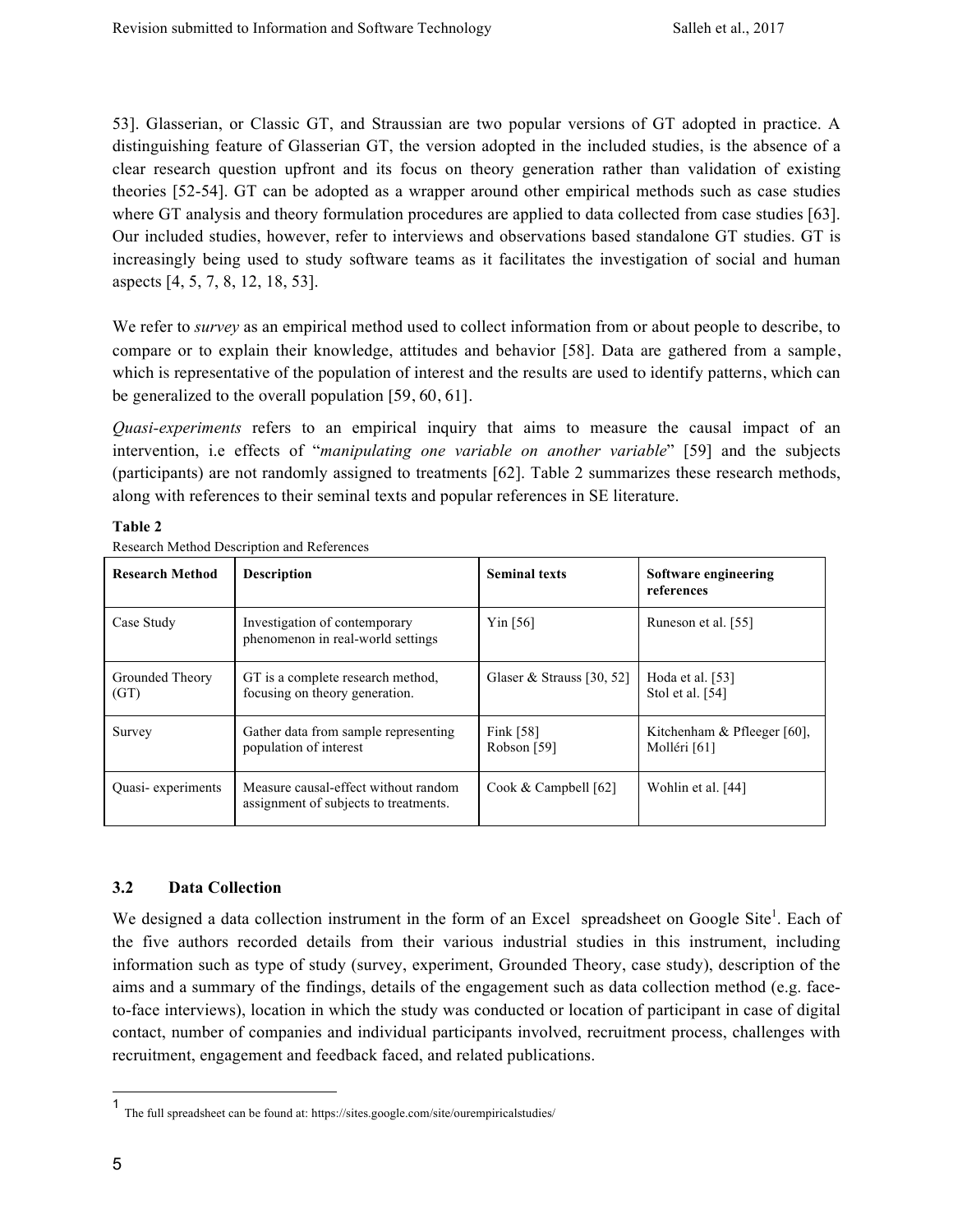Table 3 summarizes some of the relevant details of our included empirical studies, including the study type (i.e. the research method employed, e.g. case study, grounded theory, surveys or quasi-experiments), the authors and year of publication, a short description of the paper topic, location of the participants of the studies, number of companies participating in the study  $(\#C)$ , and number of participants  $(\#P)$ . In the rest of the paper, we refer to these as 'included studies'.

#### **Table 3**

List of Included Empirical Studies (#C: Number of Companies; #P: Number of Participants)

| <b>Study Type</b>  | Author(s)/<br>year                    | <b>Description</b>                                                                                                               | Location(s)                                   | #C           | #P  |
|--------------------|---------------------------------------|----------------------------------------------------------------------------------------------------------------------------------|-----------------------------------------------|--------------|-----|
| Grounded<br>Theory | Hoda & Noble<br>$(2017)$ [4]          | Investigating how software teams<br>transition into agile software<br>development                                                | NZ, Australia,<br>USA, India and<br>Portugal. | 18           | 31  |
|                    | Hoda et al.<br>(2010 & 2013)<br>[2,3] | Investigating how agile software teams<br>self-organize                                                                          | NZ, India, Canada<br>and USA.                 | 23           | 58  |
|                    | Hoda et al.<br>$(2011)$ [9]           | Studying the level of customer<br>involvement in agile projects and its<br>effect on the self-organizing ability of<br>the team. | NZ and India                                  | 16           | 30  |
|                    | Hoda et al.<br>$(2016)$ [6]           | Exploring agile project management<br>challenges.                                                                                | India                                         | 6            | 21  |
|                    | Shastri et al.<br>$(2017)$ [11]       | Exploring the role of the manager on<br>agile teams.                                                                             | NZ, India, US,<br>Australia                   | 18           | 20  |
| Case<br>Studies    | Masood et al.<br>$(2017)$ [7,8]       | Exploring task allocation in agile teams.                                                                                        | India                                         | $\mathbf{1}$ | 12  |
|                    | Andriyani et al.<br>$(2017)$ [5]      | Exploring how reflection happens during<br>agile retrospectives.                                                                 | ΝZ                                            | $\mathbf{1}$ | 16  |
|                    | Kanij et al.<br>$(2014)$ [12]         | An Empirical Study to Review and Revise<br>Job Responsibilities of Software Testers.                                             | Worldwide                                     | 6            | 6   |
|                    | Zein et al.<br>$(2015)$ [18]          | Exploring mobile apps testing methods<br>and challenges faced by developers.                                                     | Palestine                                     | 5            | 13  |
| Surveys            | Shastri et al.<br>$(2016)$ [10]       | Exploring whether the title 'project<br>manager' still exists on agile teams.                                                    | 31 countries                                  | <b>NA</b>    | 97  |
|                    | Kanij et al.<br>$(2015)$ [17]         | An Empirical Investigation of Personality<br><b>Traits of Software Testers</b>                                                   | Worldwide                                     | <b>NA</b>    | 182 |
|                    | Kanij et al.<br>$(2014)$ [14]         | Performance appraisal of software<br>testers                                                                                     | Worldwide                                     | <b>NA</b>    | 18  |
|                    | Kanij et al.<br>$(2012)$ [13]         | Performance Assessment Metrics for<br><b>Software Testers</b>                                                                    | Worldwide                                     | <b>NA</b>    | 104 |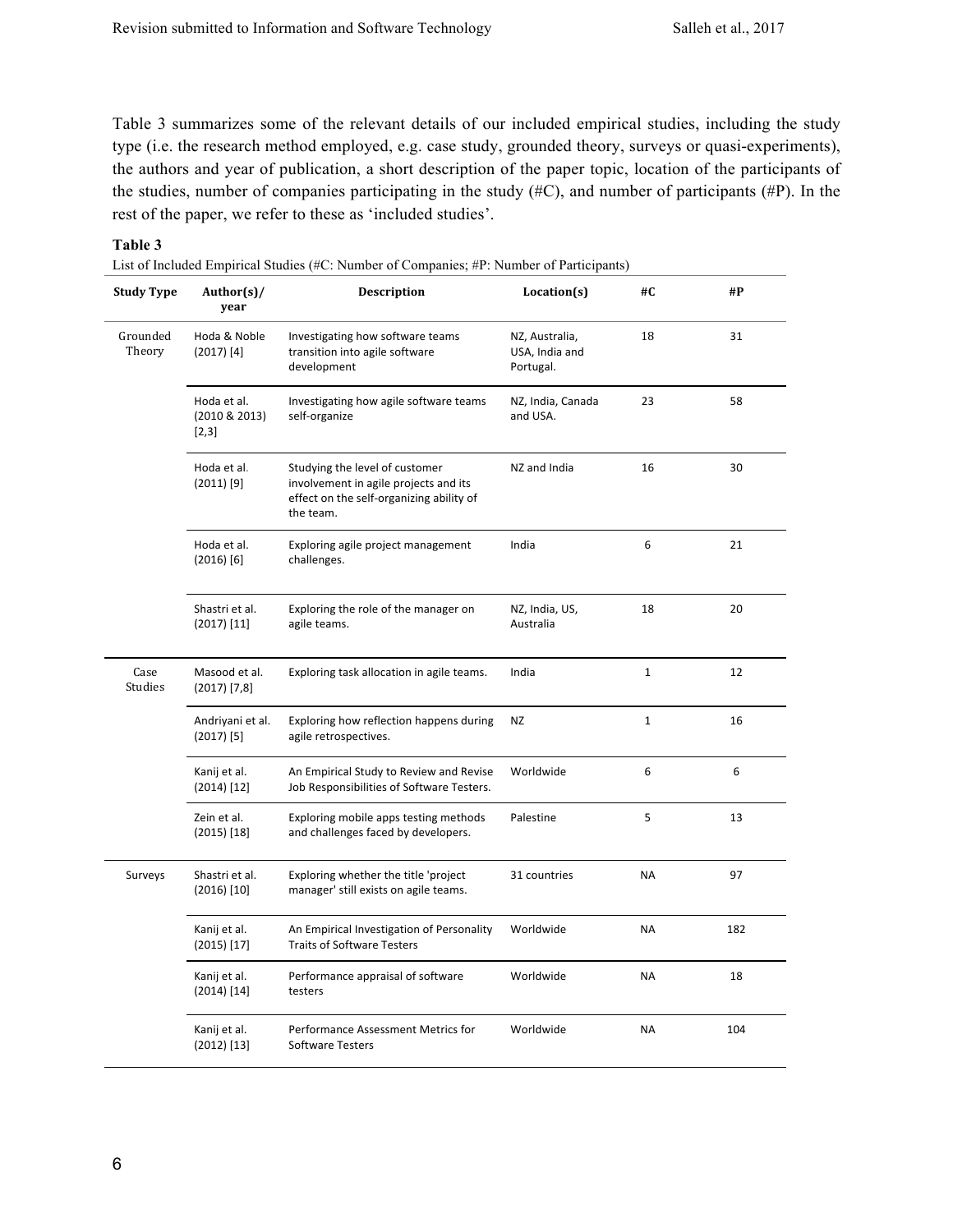|                     | Kanij et al.<br>$(2014)$ [15]  | A Preliminary Survey of Factors<br><b>Affecting Software Testers</b>                                               | Worldwide | <b>NA</b> | 104             |
|---------------------|--------------------------------|--------------------------------------------------------------------------------------------------------------------|-----------|-----------|-----------------|
|                     | Soomro et al.<br>$(2015)$ [19] | Studying relationship between<br>personality traits, team climate and<br>performance                               | Malaysia  | ΝA        | 36              |
|                     | Salleh et al.<br>$(2014)$ [20] | Exploring Agile methods adoption                                                                                   | Indonesia | <b>NA</b> | 21              |
| Quasi<br>experiment | Su et al. (2016)<br>$[21]$     | Studying consumer's usage of software<br>Architecture Documents (ADs) when<br>performing information-seeking tasks | NZ        | <b>NA</b> | 16 <sup>a</sup> |
|                     | Su et al. (2016)<br>$[21]$     | Studying consumer's usage of ADs when<br>performing information-seeking tasks<br>(using KaitoroCap)                | NZ        | <b>NA</b> | 18 <sup>b</sup> |
|                     | Kanij et al.<br>$(2013)$ [16]  | An empirical study of the effects of<br>personality on software testing                                            | Australia | <b>NA</b> | 48              |

<sup>a</sup> 16 industry + 14 academic; <sup>b</sup> 18 industry + 11 academic + 9 students; NA: not applicable.

#### **3.3 Analysis Method**

Through discussion and consensus, the five authors agreed that the main phases of research carried out in industrial contexts, common to all included studies, and exhibiting key challenges to empirical software engineering researchers are *recruitment*, *engagement*, and *feedback*. In order to systematically collate and analyse our experiences and to determine key insights from them, related to each phase, we performed a thematic analysis of the included studies. To do this we:

- 1. Designed a detailed data collection instrument in the form of an Excel spreadsheet as described above (key aspects summarized in Table 3).
- 2. Each study's main author identified key challenges that occurred based on their experiences, and outlined the successful aspects of the study. Where possible, the co-author(s) cross-checked the extracted information, adding further or revising as needed;
- 3. Each author then went through each study's extracted data and tagged the key methods employed, challenges identified, and where present, solutions used to address challenges;
- 4. The authors collectively cross-checked this tagging, merging and labeling sub-themes used to identify commonalities across several studies;
- 5. The authors grouped sub-themes to identify key "questions" and associated challenges asked when designing and conducting empirical studies with industry
- 6. The authors then identified challenge-related "solutions", as used in our studies. This included identifying studies that failed to properly address challenges or would have benefited from subsequent study lessons and approaches.

Fig. 1 shows the key challenges identified under each research phase.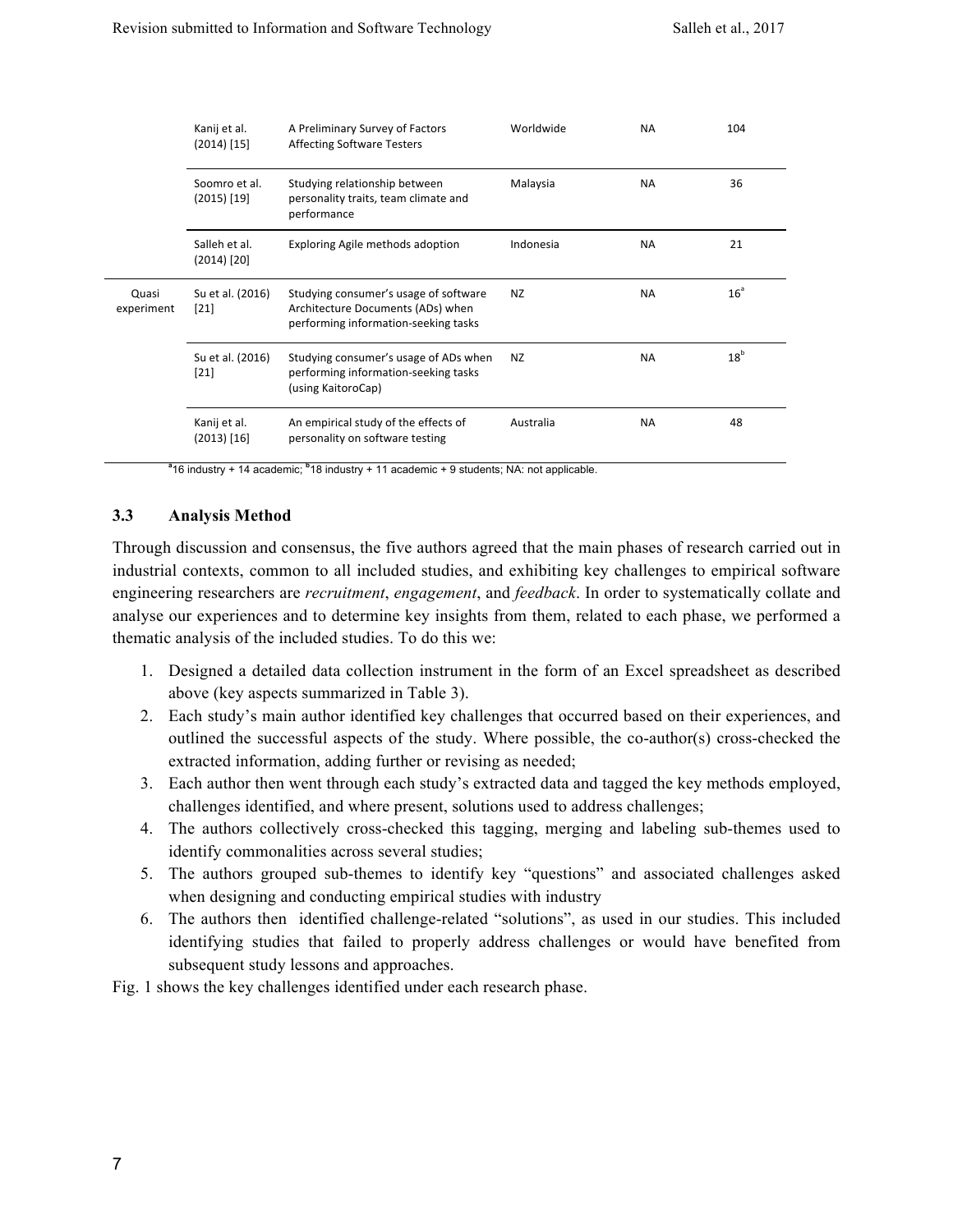

**Fig. 1.** *Challenges of research carried out in industrial contexts across three key phases: recruitment, engagement, and feedback*

A couple of examples of how challenges were derived from the analysis is shown here. A challenge encountered in study underpinning [21] was: *"As a new researcher, I knew only a few industry people with Software Architecture background making recruitment even harder."* 

This challenge naturally fell under the recruitment theme. Since the challenge was related to finding participants, it was further categorized under *finding participants*.

Other entries described challenges with appropriate ways of inviting participants, for example this challenge faced in study underpinning [15]: *"We sent a long email to potential participants explaining details of the purpose of the survey, the expected outcome, benefits of the survey and the ethics approval details. This appeared not really helpful, using shorter, concise email text was rather effective."* 

It was evident that long and detailed invitations were not effective. Thus, part of the recruitment problem was the type of invitations being sent out, i.e. a challenge with *inviting participants*. Given the intertwined nature of these two issues, the challenge of inviting participants was later combined with that of finding them (as described earlier) to produce the revised and final sub-theme '*finding and inviting industry participants*'.

## **3.4 Forming Challenge Themes and Questions and Identifying Examples**

We also phrased the challenges using short, direct questions to better represent the crux of the challenge and improve relevance for readers. For example, *How and where can I find the right industry practitioners?* and *How do I invite them to become participants?* were associated with the theme *finding and inviting industry practitioners* as one of the first challenges most researchers face during the first phase of research carried out in industrial contexts, **recruitment**.

Similarly, a set of questions such as *How can I make the most effective use of industrial participants' time? How should I design my industrial data collection instruments and techniques?* were associated with the challenges faced in the second phase of research carried out in industrial contexts, **engagement**.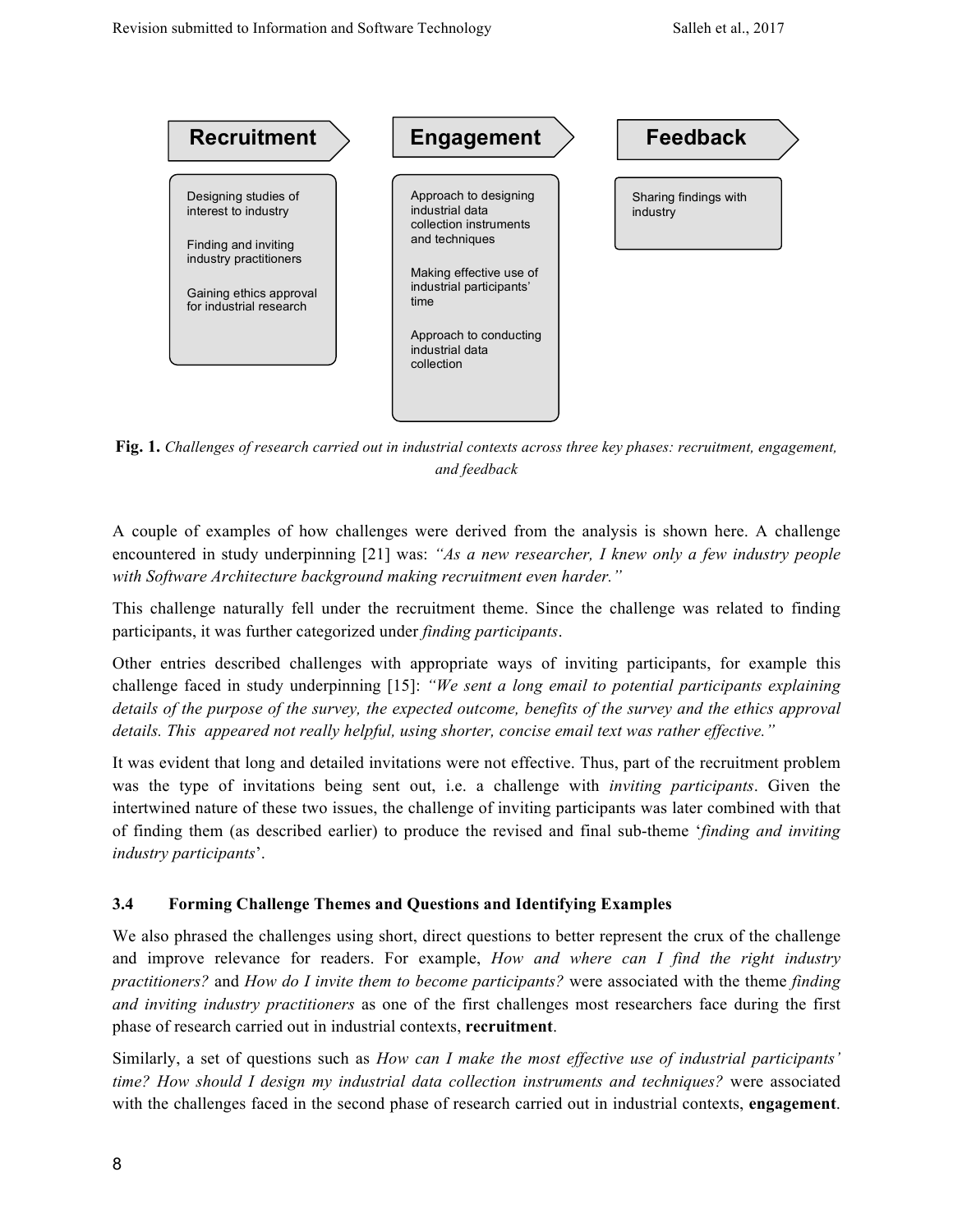Finally, questions such as *What are the best mechanisms to share research findings with industry?* constituted the challenges faced in the last phase of research carried out in industrial contexts, **feedback**. Collectively, these make up the most pertinent questions we as industrial researchers faced during our various studies. Not all studies encountered every challenge. However, we included the challenges that were most common across multiple studies.

#### **3.5 Forming Challenge Solutions and Identifying Examples**

We then extracted identified solutions to each of the challenges as reported in our publications, using each reported study as an exemplar of applying the solution. Along with this we also collaboratively listed solutions to each of the challenge based on experience and recommendations from our own practice and those previously reported e.g. in [1][25][26][27]. Another interesting observation is that sometimes a researcher had faced a challenge but did not necessarily have a solution, while another researcher had not faced the same challenge on account of having a useful strategy to avoid the challenge. This helped formulate solutions to all challenges, representing our collective experiences. It also added to our collective knowledge and repertoire of research strategies.

Table 4 summarises the key recommendations based on the challenges that we extracted from our studies analysis. In the following three sections, we present and discuss the key challenges that we have encountered in conducting our empirical SE research studies involving industrial stakeholders; the solutions we have found useful in avoiding or overcoming these challenges; exemplars of these challenges, solutions, and lessons learned, and our overall recommendations for other researchers for their studies.

#### **Table 4**

Themes (challenges) extracted from our studies analysis along with recommendations for each phase of research carried out in industrial contexts (recruitment, engagement, and feedback) from our analysis

| Industrial<br><b>Research Phase</b> | <b>Challenges/Questions</b>                                                                                                        | <b>Recommendations</b>                                                                                                                                                                                                                                                                                                                                                                                                                                                                                                                                                                                                                                                                  |  |  |  |
|-------------------------------------|------------------------------------------------------------------------------------------------------------------------------------|-----------------------------------------------------------------------------------------------------------------------------------------------------------------------------------------------------------------------------------------------------------------------------------------------------------------------------------------------------------------------------------------------------------------------------------------------------------------------------------------------------------------------------------------------------------------------------------------------------------------------------------------------------------------------------------------|--|--|--|
| <b>RECRUITMENT</b>                  | Designing studies of interest to industry<br>"Why aren't they interested in my really<br>important software engineering research?" | Network with local practitioner community to<br>identify their interest and refine research focus<br>accordingly<br>Pilot study early to acquire practitioners' interest<br>Use practitioner feedback to guide future studies                                                                                                                                                                                                                                                                                                                                                                                                                                                           |  |  |  |
|                                     | Finding and Inviting Industry Practitioners<br>"I don't know them and they don't know me"                                          | Get genuinely involved with and contribute to the<br>local practitioner community to build a strong<br>reputation as a genuine researcher and contributor.<br>Approach managers and team coaches as they are<br>critical source of access to recruit more individuals<br>in their teams, and sometimes the full teams.<br>Approach online groups through moderators to<br>improve authenticity.<br>Craft the call for participations (CfPs) carefully to<br>avoid a 'spam effect'<br>Prepare a small invitation email with catchy slogan<br>to attract participation<br>Hire enumerators where necessary to help recruit<br>participants<br>Perform snowball sampling (or word of mouth |  |  |  |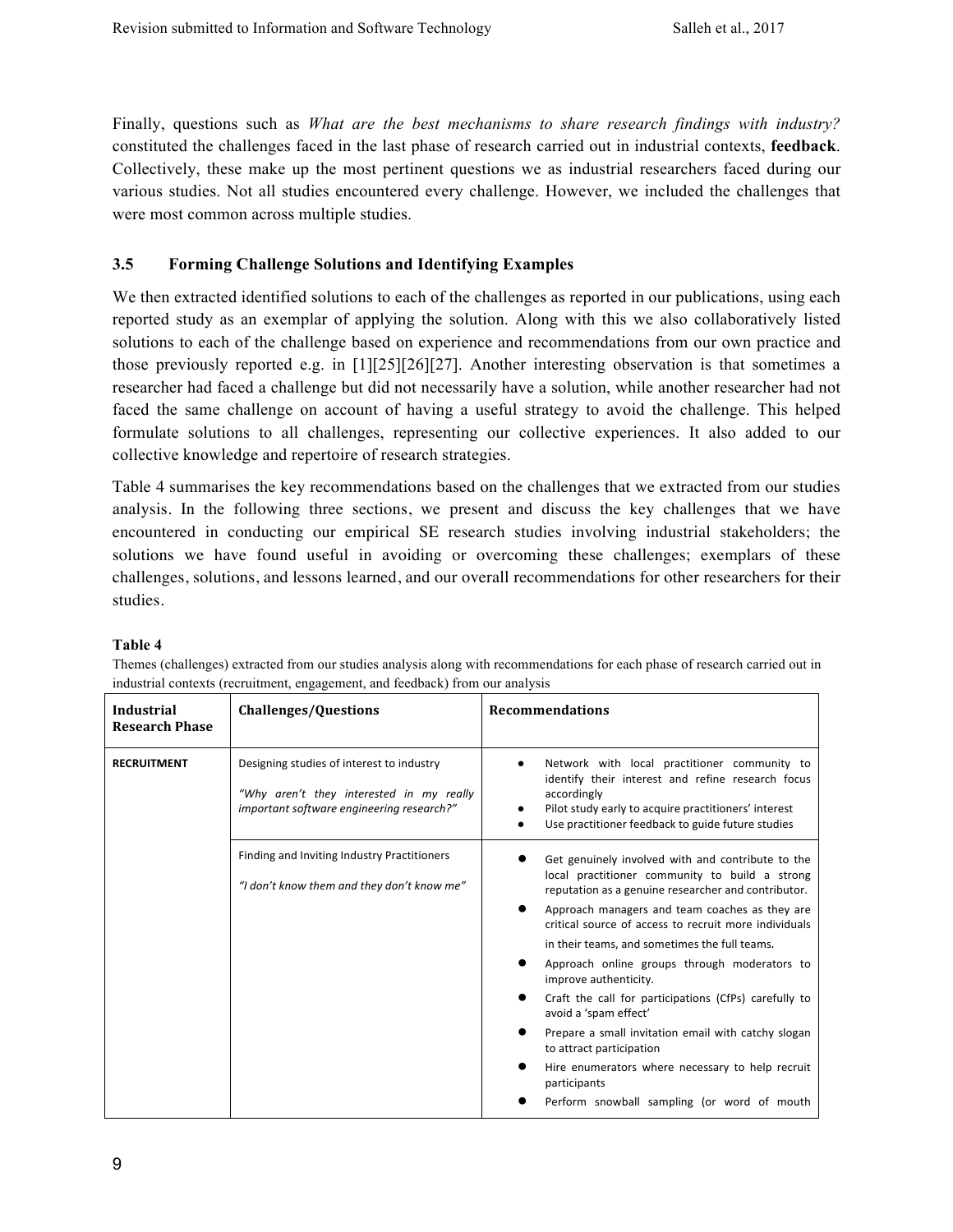|                   |                                                                                                                                                                                                                          | references) to reach wider participation<br>Begin recruiting 'at home' (locally) before venturing<br>out internationally, through opportunities at<br>conferences and events, to build local relationships                                                                                                                                                                                                                                                                                                                                                                                                                                                                                                                                                                                   |
|-------------------|--------------------------------------------------------------------------------------------------------------------------------------------------------------------------------------------------------------------------|----------------------------------------------------------------------------------------------------------------------------------------------------------------------------------------------------------------------------------------------------------------------------------------------------------------------------------------------------------------------------------------------------------------------------------------------------------------------------------------------------------------------------------------------------------------------------------------------------------------------------------------------------------------------------------------------------------------------------------------------------------------------------------------------|
|                   | Gaining Ethics Approval for research carried<br>out in industrial contexts<br>"How do I increase industry's confidence that<br>my research is being conducted correctly so<br>that they are more likely to participate?" | $\bullet$<br>State clearly the method used to ensure<br>confidentiality, consent, anonymity, and data<br>security in the participant information sheet to<br>improve industry confidence<br>Ensure an appropriate safety protocol is defined<br>and agreed and ensure practitioner manager<br>informed consent is obtained to comply with ethics<br>regulations                                                                                                                                                                                                                                                                                                                                                                                                                              |
| <b>ENGAGEMENT</b> | Approach to designing industrial data<br>collection instruments and techniques<br>"How do I design data collection instruments<br>and techniques that promote industrial<br>engagement?"                                 | Perform pilot data collection and refine before<br>approaching industrial participants to improve<br>industrial relevance<br>Design demographic surveys to capture basic details<br>prior to the main data collection session to<br>customize and make the most of face-to-face time<br>(primarily applicable for interview-based and<br>observational studies)<br>Questions should be designed to achieve high clarity<br>to help elicit useful responses (simple language,<br>clear instructions and avoiding jargon)<br>Surveys should aim for an appealing presentation,<br>and adequate layout to improve completion rates<br>Specialised data collection tools must be secure,<br>reliable and accessible as well as professional-<br>looking to attract and sustain industry interest |
|                   | Making effective use of industrial participants'<br>time<br>"How do I make the most out of my industrial<br>participant's time?"<br>Approach to conducting industrial data                                               | Be flexible with meeting schedules to accommodate<br>busy professionals<br>Schedule one or two additional backup slots in case<br>of schedule changes<br>Schedule observations between/around interviews<br>on site to utilize participant's time effectively<br>Ask for the minimum data as needed to answer<br>research questions to prevent participants feeling<br>overwhelmed<br>Adopt a curious mindset, not an auditing approach                                                                                                                                                                                                                                                                                                                                                      |
|                   | collection<br>"How do I encourage a curious mindset and<br>conducive environment for industrial data<br>collection?"                                                                                                     | to enable participants to be forthcoming<br>Be flexible around participants' preference for<br>recordings and be prepared to take extensive notes<br>instead<br>Avoid including team leaders or managers in<br>interviews with subordinates so that they don't feel<br>intimidated and can be confident of anonymity                                                                                                                                                                                                                                                                                                                                                                                                                                                                         |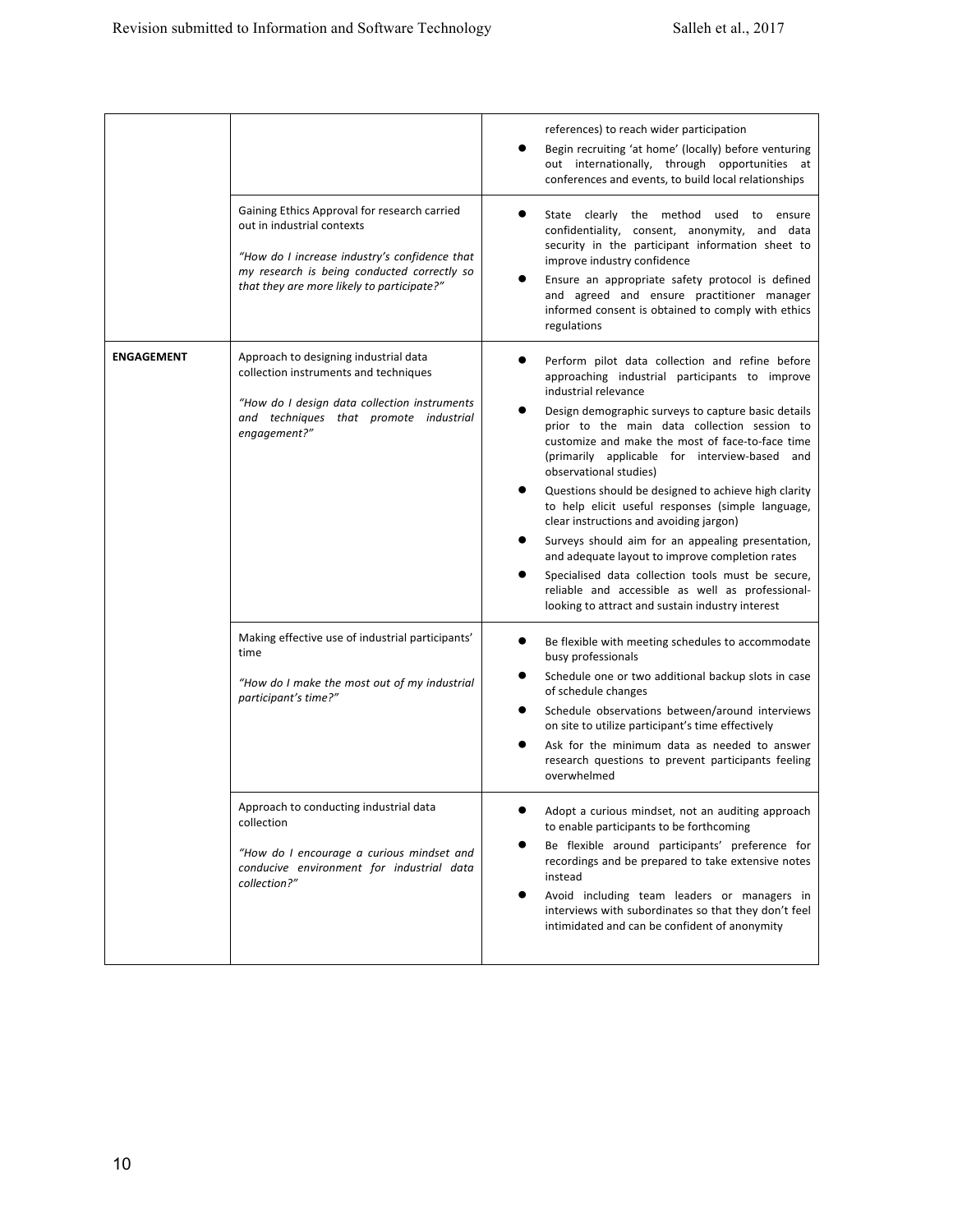| <b>FEEDBACK TO</b><br><b>INDUSTRY</b> | Sharing findings with Industry<br>"What mechanisms can I use to share<br>research findings with my participants and<br>other industry practitioners?" |  | Various industry-friendly formats and mediums<br>should be employed to share findings with the<br>industry, including short videos, posters, brief<br>reports of main takeaways, and talks or<br>presentations to industry at industry-focused events<br>to meet industry standards and expectations<br>Results should be shared after all data collection at<br>a given company is complete so as not to bias other<br>participants from the same company. |
|---------------------------------------|-------------------------------------------------------------------------------------------------------------------------------------------------------|--|-------------------------------------------------------------------------------------------------------------------------------------------------------------------------------------------------------------------------------------------------------------------------------------------------------------------------------------------------------------------------------------------------------------------------------------------------------------|
|---------------------------------------|-------------------------------------------------------------------------------------------------------------------------------------------------------|--|-------------------------------------------------------------------------------------------------------------------------------------------------------------------------------------------------------------------------------------------------------------------------------------------------------------------------------------------------------------------------------------------------------------------------------------------------------------|

# **4 RECRUITMENT**

Empirical software engineering researchers need to design studies of interest to practitioners, locate suitable industry practitioners for their studies; recruit them to participate in their studies; and ensure their studies are carried out adhering to required ethical processes and policies, including data security.

#### **4.1. Designing studies of interest to industry**

#### *Challenge "Why aren't they interested in my really important software engineering research?"*

Arguably the most frustrating problem for empirical SE researchers in recruitment is a lack of industry practitioner interest in what the researchers perceive to be very important studies for the discipline [1][25]. In our experience, practitioners predominantly want to take part in studies of close interest to their job area, that may make a difference in their current workplace, that they feel are of practical value to the industry, and where there is cost-benefit for them personally i.e. the benefit they gain versus the demand on their time is positive. In contrast, researchers may perceive a much larger challenge or problem in software engineering practice that, while an empirical study would provide a useful research contribution, its short-term practical benefit is unclear.

#### *Solutions*

We found this to be a key issue in our own early surveys around tester personality. It is a very interesting research problem as to what impact tester personality has on tester performance, but the benefit to practitioners participating in very detailed personality analysis data collection was unclear to them, resulting in low take-up. In subsequent studies, we used much more lightweight data collection as well as much more clearly articulated immediate benefit to participants from our study. For example, in [14] we modified the survey design where participants no longer required to use our proposed performance appraisal form. Instead, the form was presented to the participants for review and then the feedback questionnaire was presented. The lightweight survey took around 15-20 minutes to complete. This produced much higher responses to the survey.

Establishing a strong and wide network with the practitioner community helps researchers to better understand their interests and needs. We drew on our considerable relationships with the Agile community [4] and tester community [15] as motivation for our studies in these areas. Furthermore, detailed interviews, observations or discussions with industry participants in our testing tools [18], agile teams [4], and software AD usage studies [21] all helped informing us of current and potential future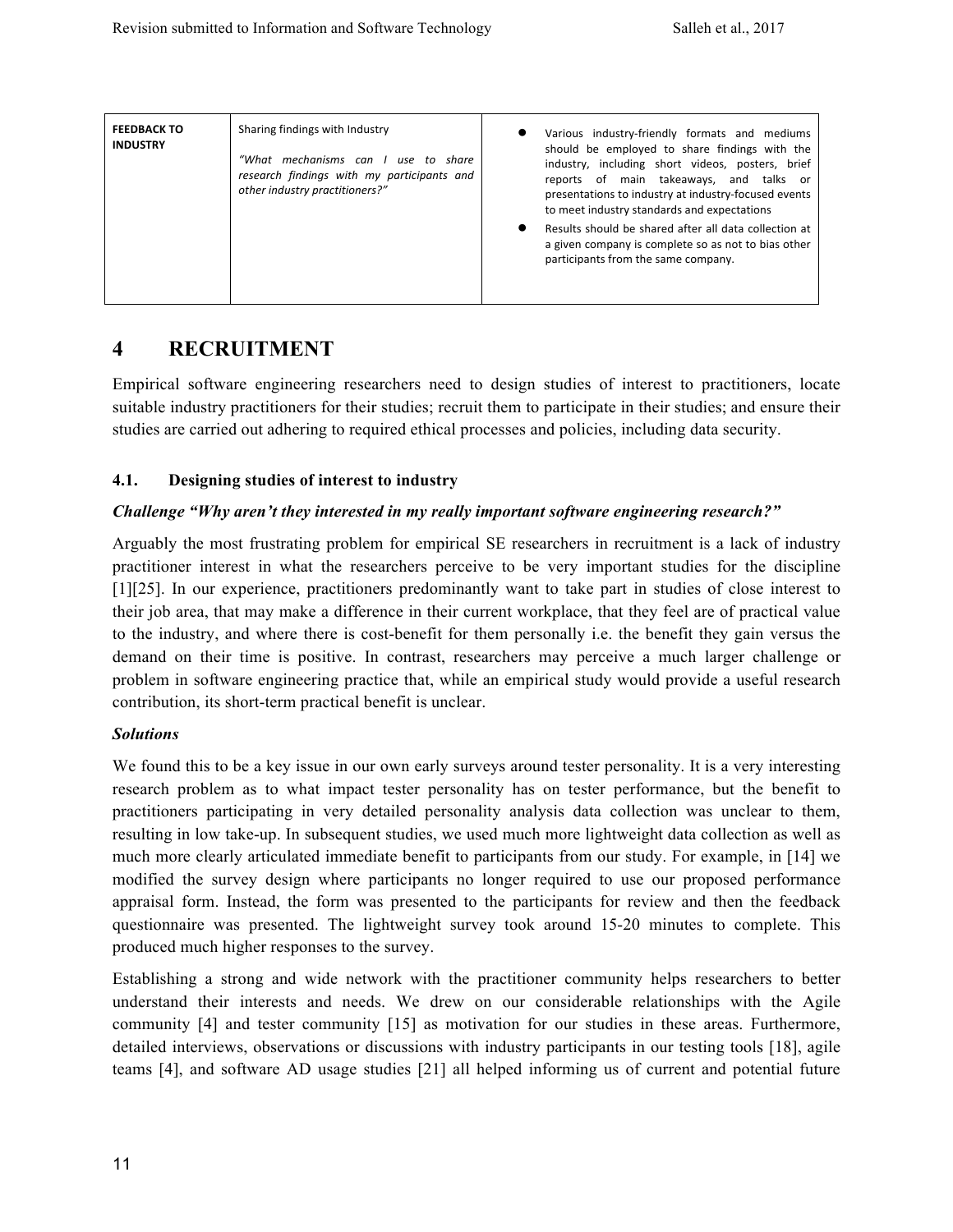topics. We found that participation in industry-based discussion forums and events such as open spaces helps gauge industry interest in research topics, also born out by others [1].

Failure to engage practitioners deeply and to suitably refine research questions and study focus are common problems [1]. Piloting a study with a small number of practitioners has been demonstrated to be valuable in previous work in case study research with industry, where they recommend structuring case studies iteratively, taking early samples and pilot testing [1]. We failed to sufficiently pilot our early personality testing surveys, resulting in low engagement [14]. In contrast, we refined our worklog, tester appraisal and software AD usage studies, tasks and instruments, and GT interview questions from early feedback from such pilot studies [12, 17, 21]. This resulted in better engagement but also greater practitioner interest in the studies and their outcomes.

Empirical SE studies need to be framed with both good research questions and useful, tangible practitioner outcomes that will attract wide interest and participation. For example, our mobile app testing case study aimed to advance both a deeper understanding of current mobile app testing tool usage and limitations from a practitioner perspective and at the same time identify key app testing challenges and gaps that require better theoretical platforms and basic research projects [18]. This was also found in the case study research of [1], where they got early feedback from industry to identify whether they can commit to and are interested in the project. Our various GT studies were directly driven by industry interests as GT focuses on the most important concerns of the practitioners (e.g. [2-4]). We have found including open questions on surveys can also provide very useful suggestions and insights from practitioners for future studies that would be of real benefit to them [17].

#### *Recommendations:*

- *Network with local practitioner community to identify their interest and refine research focus accordingly.*
- *Pilot study early to acquire practitioners' interest*
- *Use practitioner feedback to guide future studies*

## **4.2 Finding and Inviting Industry Practitioners**

#### *Challenge "I don't know them and they don't know me"*

An early challenge of research carried out in industrial contexts is to find and invite industry practitioners to become research participants [1]. As researchers starting out on an empirical software engineering study with industry, these are the first challenges encountered [25].

#### *Solutions*

A traditional approach to finding and inviting practitioners is to attend practitioner-based events and become genuinely involved in practitioner-based networks in the area of interest. [1] suggest to visit practitioner conferences and share the new methods, insights, and lessons learned to spark interest in new studies. We have chosen to attend local meet-up groups, conferences and networking events. These provide a range of access to potential participants [2-6, 9, 11, 17]. An interesting aspect to note here is that managers and team coaches not only participated in some of our studies, but also became a critical source of access to multiple individuals in their teams or indeed, full teams in some cases [2-9, 11].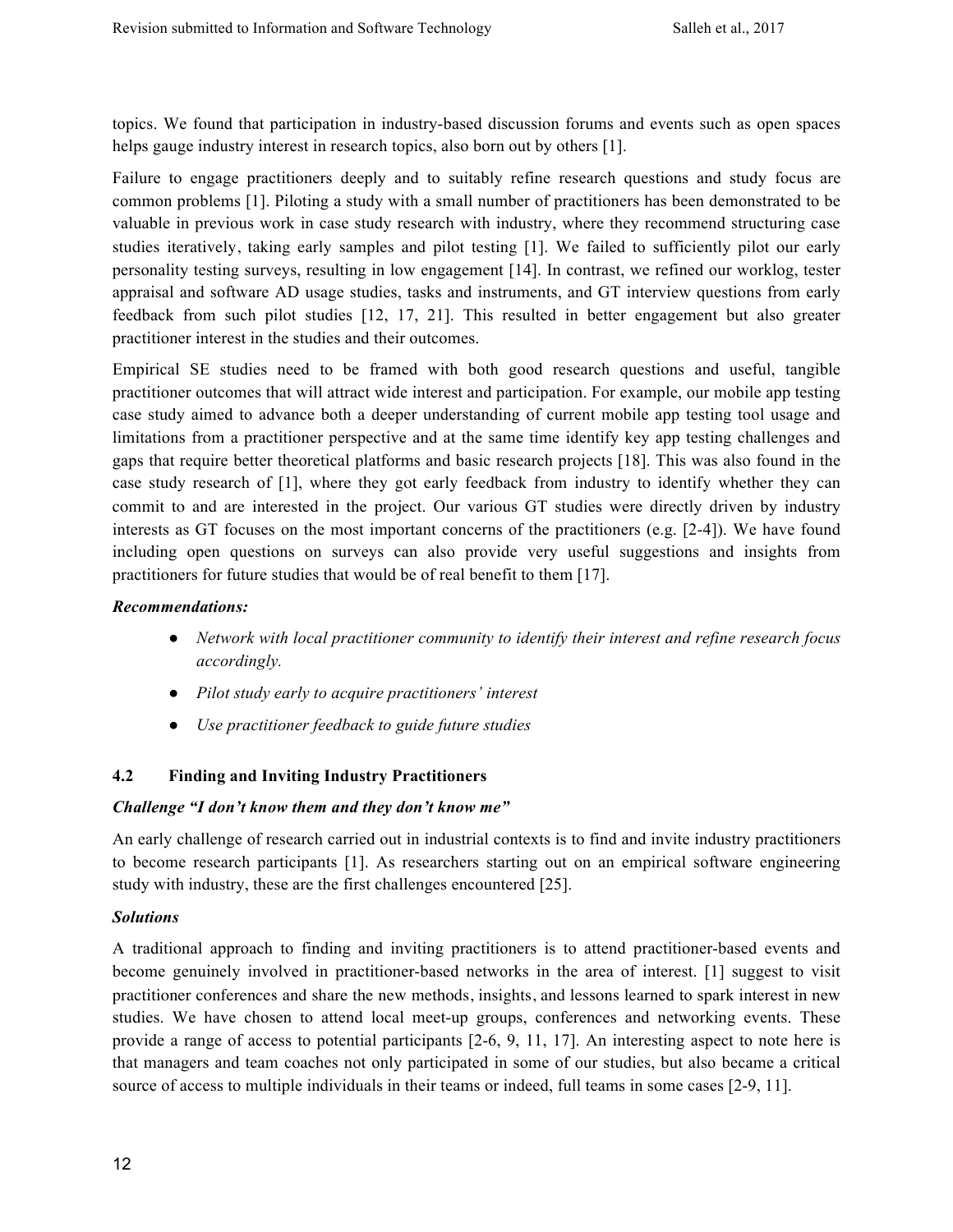A more modern approach to finding and inviting practitioners is the online approach. For example, we have used the social media channels such as LinkedIn user groups, discussion boards, twitter, and mailing lists [2-9, 11, 15]. However, some of our early experiences were disappointing where we had low take-up of surveys and experiment invitations despite using a wide range of social media channels [14][15]. This was part due to the tendency for these channels to have too many irrelevant advertisements including for participation in empirical SE research [25]. Another cautionary issue others have found [25] is to avoid a "spreading spree" through mailing lists, as it's impossible to control who will read the message and also unable to measure the response rate. We were criticised by some referees for our papers [14][15] for not being able to quote response rates when using social media recruitment channels.

The online approach is prone to such overuse and call for participants (CfPs) can easily be ignored as spam. Learning from our earlier experiences, one approach we have now been using extensively to mitigate this is to receive permissions from the moderator/administrator [12] and/or request them to send the CfP out [2-6, 9, 11]. The major benefits of this process was the more moderators we can convince, the larger number of people we could invite. This process of recruitment helped us to get a good number of participants in the short available time, for two of our follow-on surveys from the earlier less successful ones [14, 15].

Furthermore, investing effort in crafting the CfPs is needed to minimize this 'spam effect'. In some of our earlier studies we did not emphasise the academic nature of the study and our credentials, contributing to low participation [15][21]. From then on we have made researcher credentials including affiliation and contact information upfront and clear. We highlighted the academic nature of the research study, reinforcing in the email/forum posting heading, in the introduction text, and again at the end. A quality online profile for the researcher can further help establish authenticity. We avoided keywords in the heading that might even suggest at a commercial, spam-like posting or email, lest aggressive auto-filters categorise them as such. For example our tester effectiveness email subject was "*A survey of key factors affecting effectiveness of software testing professionals*", tester personality "*The Effect of Personality Traits on Effectiveness of Software Testing*", and tester tasks "*What Do Software Testers Spend Their Time Doing?*" [14, 17]. This experience is borne out by others [25], who highlight that good recruitment invitations can help boost participation and engagement.

Recruitment messages getting lost on busy social media feeds is highly likely. One very effective technique we learned from an industrial testing consultant was sending a short invitation email accompanied by a short "teaser" tweet to a large group of professionals to gain their attention and help attract participation [15]. The tweet was sent by our consultant collaborator from their industry account to their network. Our tweet was: "*Are developers from Mars and testers from Venus? Help Swinburne university researchers find out: <link of the survey>*". As a result, we received a very much higher number of responses in our survey using this approach compared with more traditionally worded and long invitation emails as used in our previous studies [17].

Representing multiple perspectives on a research topic may require researchers to elicit a range of software roles such as developers, testers, business analysts, as well as senior management [2-11]. This can be challenging. On the other hand, some studies focus on specific roles, e.g. testers [12, 15]. On some of our earlier studies we were not clear enough about the types of industry participants needed e.g. testing managers for performance assessment [13] and software architects [21]. We learned from these that we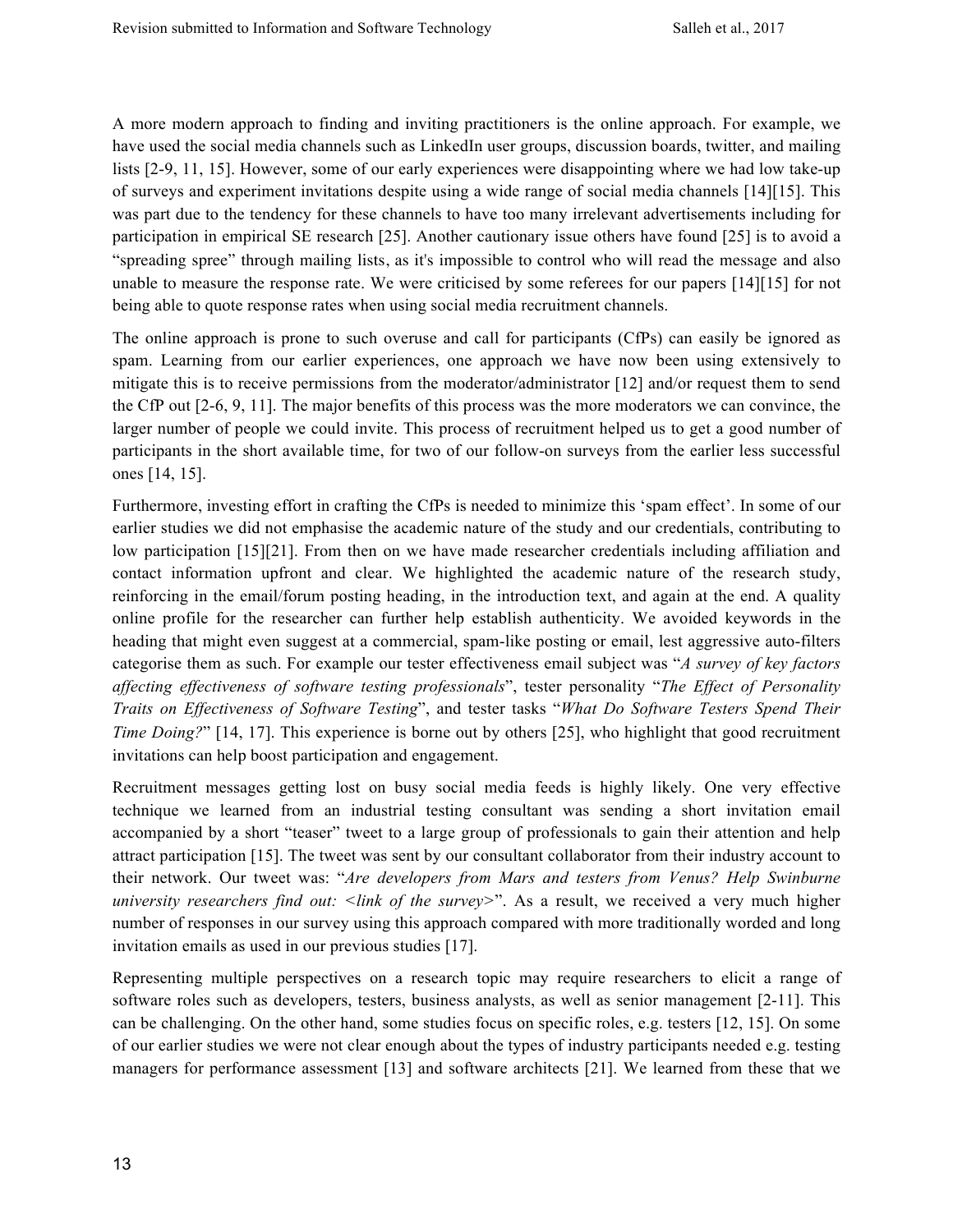must make sure that all such varied and specific participant requirements can be conveyed clearly in the call for participation (CfPs) and in the early survey or interview screening processes.

For such cases where specific and/or large numbers of participants are required, another strategy is to hire enumerators who have experience in recruiting participants [19]. An honorarium was paid to these enumerators for their effort in hiring the participants, similar to Sjoberg et al. [33]. Others have also used similar approaches, where they offered possible rewards e.g. raffles, payment, sharing results, to attract participation [25]. Snowball sampling is another approach that we have used [32], where participants invite more participants (of their network and who they think will be interested to participate) [2-9, 11, 21]. Finally, fellow researchers can also provide a rich source of participants for surveys, case studies and experiments [16, 21]. However, [25] do caution that uncontrolled forwarding invitations could extend the sample in an unforeseen way e.g. participants being disengaged or wholly unsuitable.

Some participants are more difficult to recruit than others and this needs to be planned for. For example, we often found senior, very experienced testers and senior software architects (often resources shared across teams) to be very challenging to recruit for our worklog and AD usage studies [12, 21]. Personal and professional contacts and their referrals had to be mobilized for recruiting such key targeted participants. Unfortunately we still got very low participation. On reflection, to find such challenging participants, we should have used our wider researcher contacts earlier to help find others by snowballing.

Researchers tend to begin 'at home', looking for industrial practitioners in their local communities, and indeed others have encouraged this [1]. However, when a paucity of local participants is encountered, researchers can explore international options. Our experience and other researchers [1] have shown that conferences and events provide a viable opportunity for international data collection. We have found that both these approaches can work well and compliment each other. Relying on only one or the other is likely to be limiting.

#### *Recommendations:*

- *Get genuinely involved with and contribute to the local practitioner community to build a strong reputation as a genuine researcher and contributor*
- *Approach managers and team coaches as they are critical source of access to recruit more individuals in their teams, and sometimes the full teams.*
- *Approach online groups through moderators to improve authenticity*
- *Craft the call for participations (CfPs) carefully to avoid a 'spam effect'*
- *Prepare small invitation email with catchy slogan to attract participation*
- *Hire enumerators where necessary to help recruit participants*
- *Perform snowball sampling (or word of mouth references) to reach wider participation*
- *Begin recruiting 'at home' (locally) before venturing out internationally, through opportunities at conferences and events, to build local relationships.*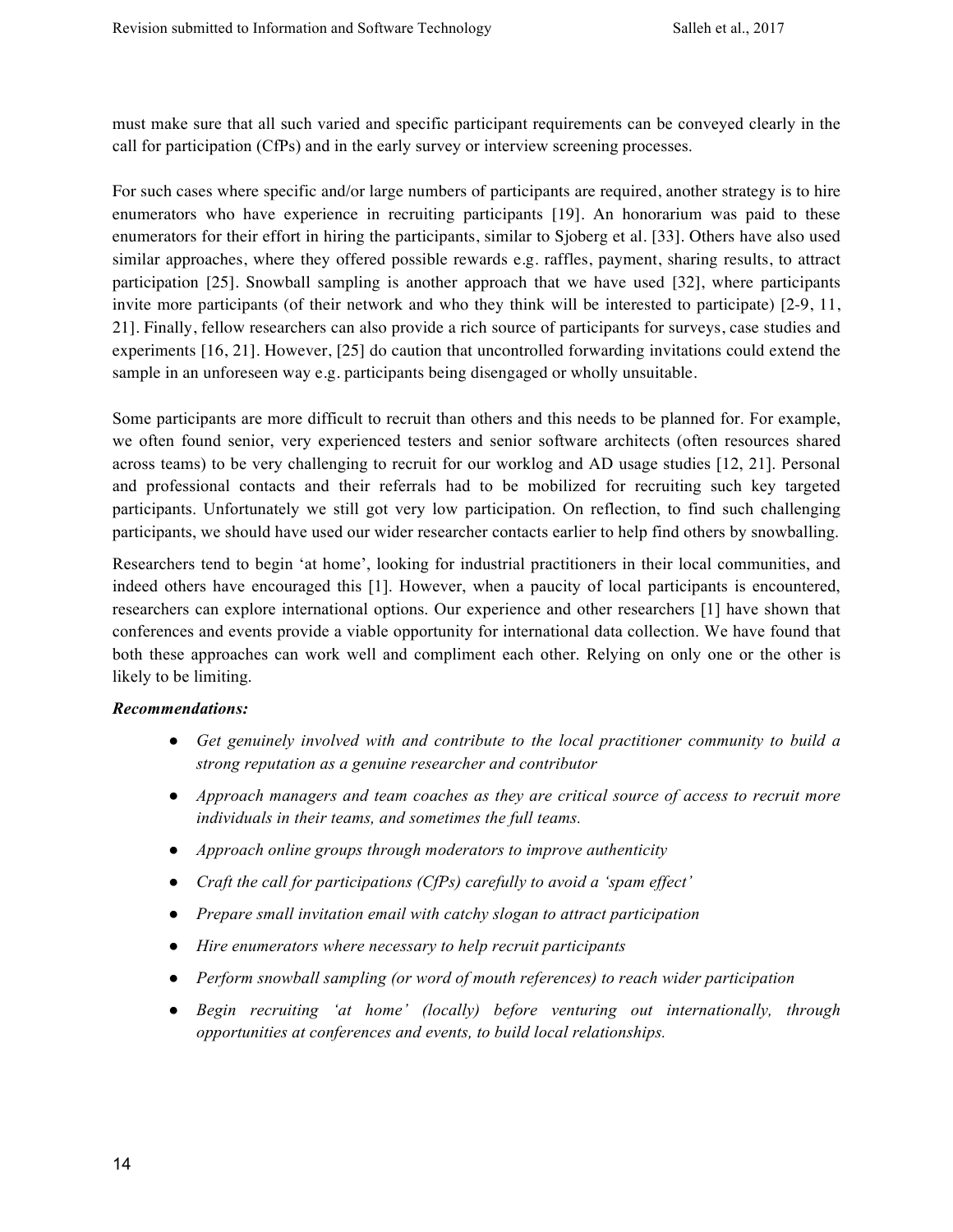#### **4.3 Gaining Ethics Approval for Research Carried Out in Industrial Contexts**

## *Challenge "How do I increase industry's confidence that my research is being conducted correctly so that they are more likely to participate?"*

Some universities and research institutes require ethics approval prior to starting investigation. Industry typically requires NDAs [1] and sometimes other in-advance legal agreements to protect their and their clients sensitive data and interests. Such approvals are particularly important when working with industry as they are outside the university context and may not agree or always comply with said and unsaid norms for engagement prevalent within university contexts, for example, issues surrounding confidentiality, consent, anonymity, data storage and security.

#### *Solution*

How industrial data, processes and other sensitive information is going to be collected, stored, used and potentially disclosed are critical areas for clarity and upfront agreement. We have learned that it is a must to explicitly state the way data in particular will be used and how it will be stored so that industry participants and our University ethics committees are well informed about the study procedure. This can be accomplished through a participant information sheet that explains the purpose of the study and emphasizes the voluntary and confidential nature of the study. For example, we provided the participants with industry-oriented information sheets and consent letters [2-9, 11,18, 21]. Others have emphasised the importance of preparing a Non-disclosure Agreement (NDA) to spell out what can be published/ to ensure transparency [1]. Additionally, we also made it clear that the data will be retained for a period of six years, after which they will be destroyed. This seemed to put participants at ease.

As empirical software engineering researchers working with industry often need to visit practitioners, an additional challenge for Ethics Committees is the safety of their researchers. Additionally, the clear consent of industry managers for participation of their staff is often required. In some of our earlier studies [12, 13] this was not explicitly required by our Ethics committees. However, we have more recently had approvals withheld pending us carefully describing safety protocols explaining how our researchers will conduct data collection and their safety during industrial interactions. We have also been required to explicitly show that practitioner managers have given explicit consent to interviews, experiments, and exemplar data usage in the data collection and related publications [18].

#### *Recommendations:*

- *State clearly the method used to ensure confidentiality, consent, anonymity, and data security in the participant information sheet to improve industry confidence*
- *Ensure an appropriate safety protocol is defined and agreed and ensure practitioner manager informed consent is obtained to comply with ethics regulations*

# **5 ENGAGEMENT**

Stakeholder engagement can be defined as "*an iterative process of actively soliciting the knowledge, experience, judgement, and values of individuals selected to represent a broad range of direct interests in a particular issue, for the dual purposes of: creating a shared understanding; making relevant, transparent, and effective decisions*" [35]. Engagement therefore involves a bidirectional relationship between researchers and the stakeholders and this requires ongoing communication to maintain the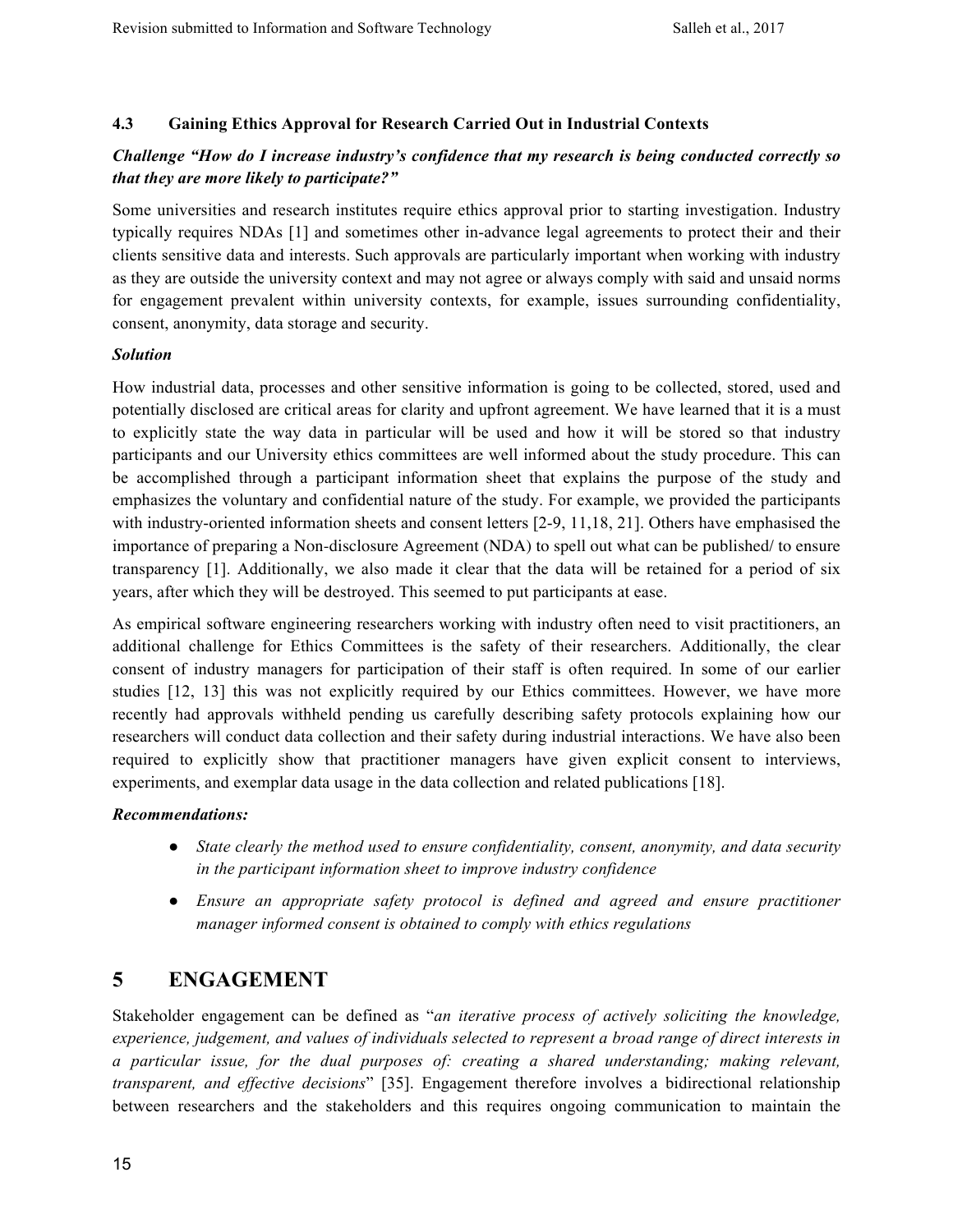stakeholders' interests in the studies. We describe below challenges and recommendations for initiating and maintaining effective engagement with industry stakeholders based on our experiences.

#### **5.1 Approach to designing industrial data collection instruments and techniques**

## *Challenge "How do I design data collection instruments and techniques that promote industrial engagement?"*

For survey research, a poorly designed survey can be a turnoff for potential participants [25]. This is particularly relevant for industrial participants to meet professional standards and to motivate their engagement. Size/length and time taken for the data collection can influence the participants' motivation to engage. This is particularly critical in research carried out in industrial contexts as industrial participants are often very busy professionals and the researcher may not get second chances [1]. Even after refining the data collection instruments and techniques through piloting, given the relative lack of time industrial participants generally have, it can be challenging to collect all information during the faceto-face data collection (e.g. interviews or observations) [1].

#### *Solutions*

Testing a study's data collection devices (e.g. recorders); estimating time taken (e.g. survey or interview) and refining accordingly if too long or too short; practicing our data collection techniques (e.g. interviewing style, pace, follow-up questioning, notes taking etc.) are essential preparatory tasks so the researcher is confident and can perform data collection effectively. Piloting allows researchers, especially novices, to test and practice all of these aspects, refine them and then apply them effectively with real industrial participants. We have used piloting as a data collection design technique for most of our studies [2,3,5,7,8,11,15,18,19,21]. This has also been emphasised as a critical step by others [1]. This has enabled us to refine our respective data collection instruments and techniques and maximise suitability for industrial practitioner engagement.

It is important to accurately collect data about participants to ensure appropriate population sampling and for study analysis and reporting. This also helps to keep the main data collection short and focused. Doing this meant that we not only shortened the time for the actual interviews [6-8, 11], but also the interview questions were able to be customized and better focused in light of the demographic contextual information collected prior to the interview [5, 11]. In our tester surveys we used a lightweight demographic capture [13, 14, 17], that helped us to confirm the representativeness of the sample.

Instruments need to be very accessible and easy to use for industry participants. The data collection instrument (e.g. the online survey, semi-structured interview guide) should be composed using simple language, and clear instructions with jargon avoided or explained [25]. For survey research a pleasant design (e.g. Google forms provides several templates to select from) adds to a favourable participant experience. The layout should be adequate, e.g. appropriately sized response boxes, such as a paragraph textbox instead of a one line answer space if expecting a long answer, and providing an opportunity to add information that may not fit elsewhere, e.g. a last question that say "do you have any other comments?". This last point is equally applicable to interviews. For example, in our personality surveys it was critical to enable participants to supply a large inventory of personality trait information and these needed careful explanation plus ease of selection [17]. These things might sound trivial to novice researchers causing them to be ignored. In fact, they ensure that a data collection instrument is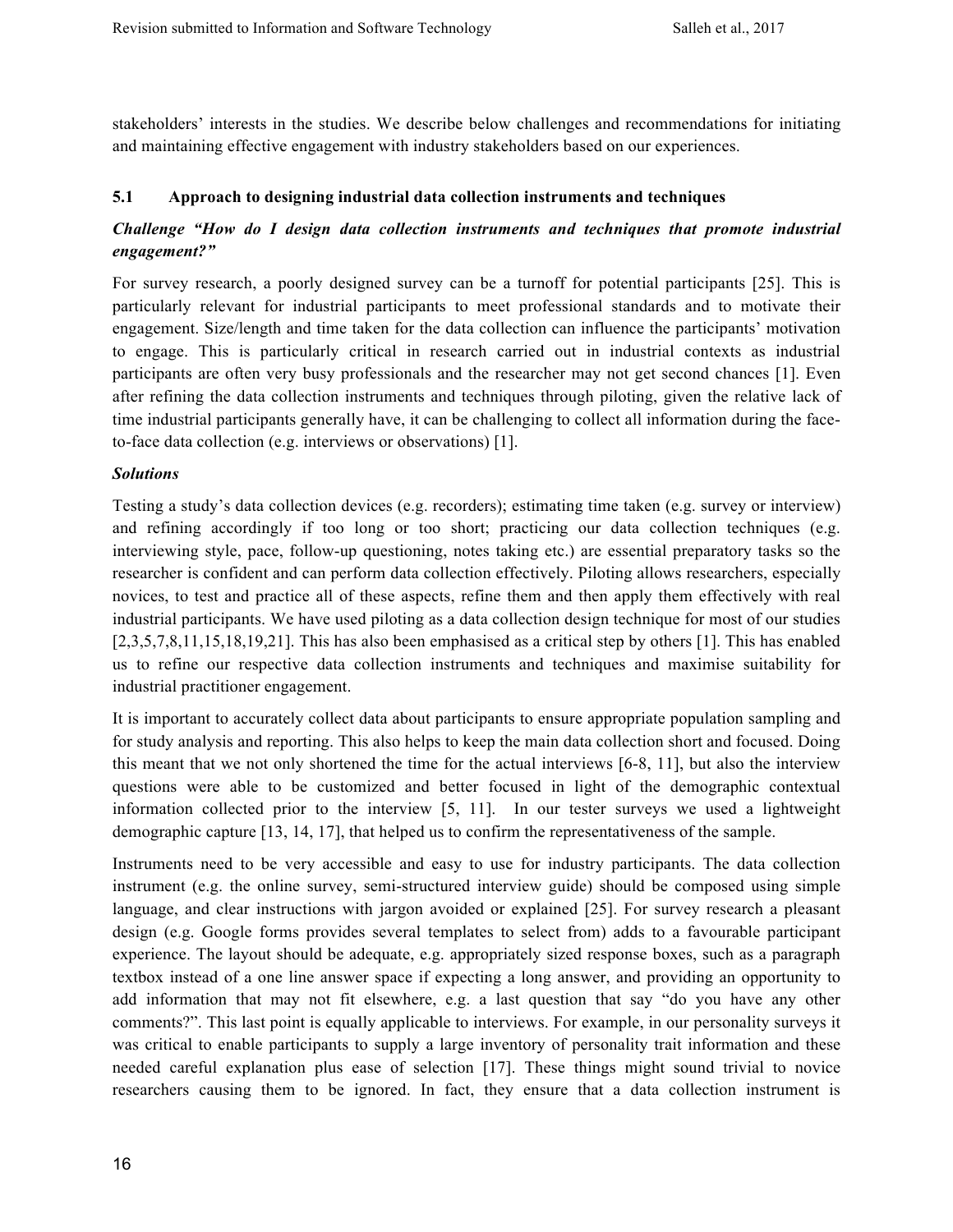understandable and non-frustrating to the participants, especially since surveys typically do not enable opportunities for clarification.

Some studies need to collect specific artefacts or data and require purpose-built tools for the study. In our work this was the case for capturing tester worklogs [12], software testers' personality traits [17] and AD usage data [21]. We had to ensure our tools were secure, reliable and accessible, both in terms of the data collection instruments they represented, capture of informed consent, and protection and management of data [17,12,21]. In our tester studies [12][15][17] some of our custom-built tools lacked a professional look and feel which adversely impacted on participation and feedback. Our Ethics committee also commented on this. On reflection, we should have paid more attention to a professional, polished interface as well as the specialised data collection and analysis aspects.

#### *Recommendations*

- *Perform pilot data collection and refine before approaching industrial participants to improve industrial relevance*
- *Design demographic surveys to capture basic details prior to the main data collection session to customize and make the most of face-to-face time (primarily applicable for interview-based and observational studies).*
- *Questions should be designed to achieve high clarity to help elicit useful responses (simple language, clear instructions and avoiding jargon)*
- *Surveys should aim for an appealing presentation, and adequate layout to improve completion rates*
- *Specialised data collection tools must be secure, reliable and accessible as well as professional-looking to attract and sustain industry interest*

#### **5.2 Effective use of industrial participants' time**

#### *Challenge "How do I make the most out of my industrial participant's time?"*

Project managers and software professionals have busy schedules and are constantly under the pressure of project deadlines and careful use of industrial participants time is an important issue [1]. Therefore, a major challenge in obtaining industry participants' engagement in empirical SE studies is in effectively organizing the meetings with them and/or getting them to respond to surveys [25].

#### *Solutions*

Cancellation of meetings by busy industry participants are inevitable. In some cases, if we could not reschedule the meetings based on their requests, we lost the participants [16, 18, 21]. One strategy to cater for cancellation and extension of meetings is to schedule one or two additional slots. It also required us to factor in flexibility in the meeting schedule to cater for the convenience of the industry participants. For instance, having a flexible visit schedule was critical in our observational studies at participating companies [2-6, 18]. Meeting schedules need to be flexible but cancellation and rescheduling of meetings should be controlled so that participants do not experience diary/scheduling fatigue.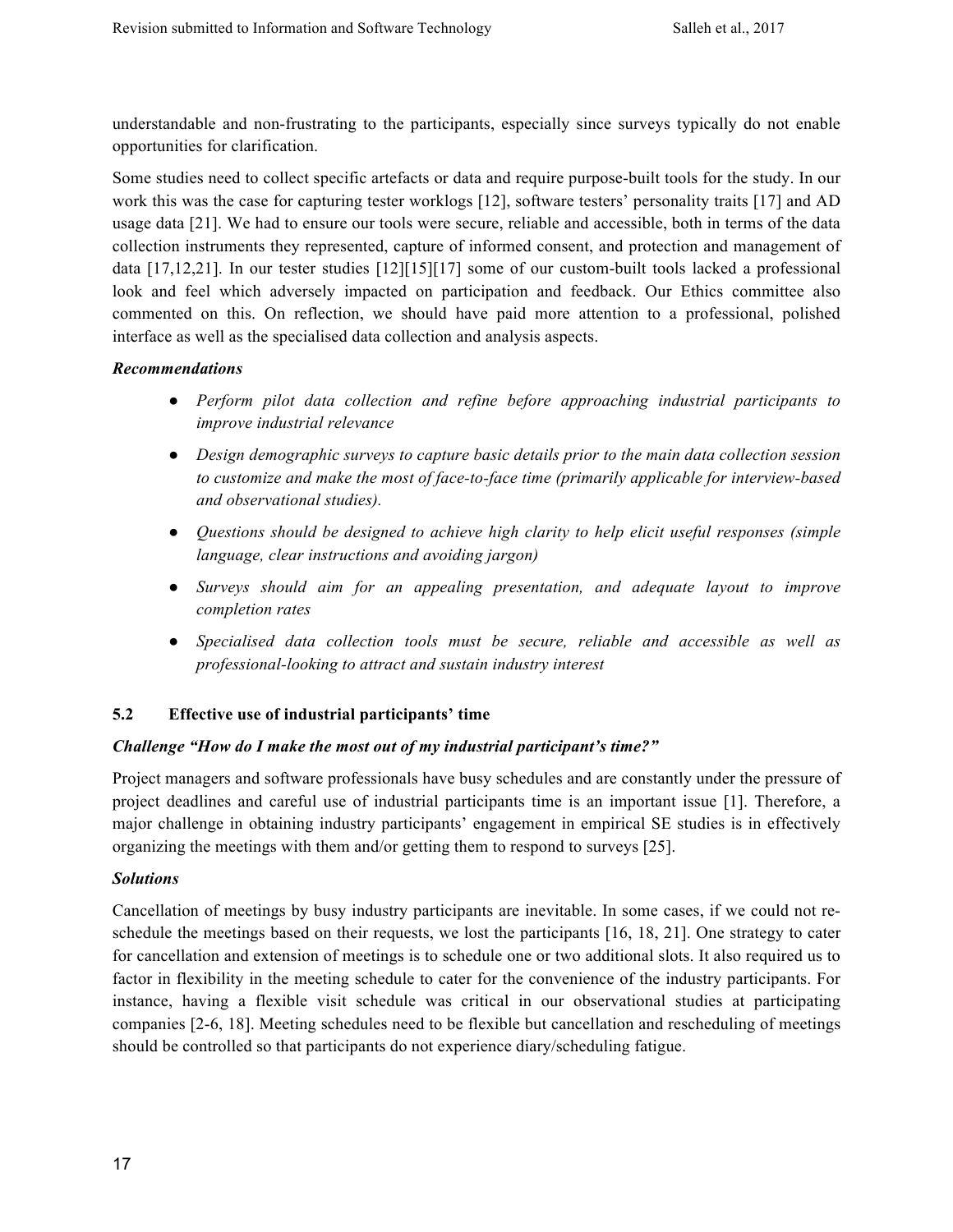Observations of workplace and practices can be difficult to arrange on their own. Conducting observations in between or around scheduled interviews, and requesting for these on the spot during interviews can yield good results and makes for effective use of the participants' time [2-4, 9].

Overly complex and time-consuming instruments can have a negative effect on industry participants, especially shown in other survey research [25]. In our tester performance appraisal survey and interview, we unfortunately built a very detailed instrument to capture rich feedback from testing team managers. Initial deployment with this showed it was far too long and detailed for our target audience. Learning from this experience, we reduced its size significantly while still obtaining the key data we needed in a subsequent study [14].

It is critical to get participants to provide the data that is essential for answering the research questions. In one of our quasi-experiments on AD usage [21], we collected a wide variety of AD usage data (e.g. annotation data such as ratings, comments, tags, and interaction data such as clicks on hyperlinks). This turned out to be a mistake as while we got a rich set of data from small number but not all participants, rendering the data insufficient for deriving meaningful findings. Hence, we should have minimized the things a participant should do or provide in performing an experiment in order to reduce (or effectively use) the participant time and to prevent participant from feeling overwhelmed.

#### *Recommendations*

- *Be flexible with meeting schedules to accommodate busy industry professionals*
- *Schedule one or two additional backup slots to use in case of schedule changes*
- *Schedule observations between/around interviews on site to utilize participant's time effectively*
- *Ask for the minimum data as needed to answer research questions to prevent participants feeling overwhelmed*

## **5.3 Approach to conducting industrial data collection**

## *Challenges "How do I encourage a curious mindset and conducive environment for industrial data collection?*"

One major challenge we faced when conducting data collection in many of our studies is our ability to build the right mindset when approaching the industry participants. Industry participants had some perceptions about academia and therefore approaching them with the correct mindset we deemed important to obtain their honest feedback. Similarly, the physical environment when collecting data from industry participants could potentially influence the level and quality of engagement during data collection session. The environment and the right mindset both are very important in making the industrial participants comfortable in providing their responses. As emphasised by [1], skills do matter and they highly recommend to get involvement of experienced colleagues.

#### *Solutions*

As researchers, we should be wary of coming across as experts judging or auditing practitioners on their practices. This can happen particularly as the researcher gains a reputation for being the area expert. As such, we should provide a safe, non-threatening environment in which industrial participants can open up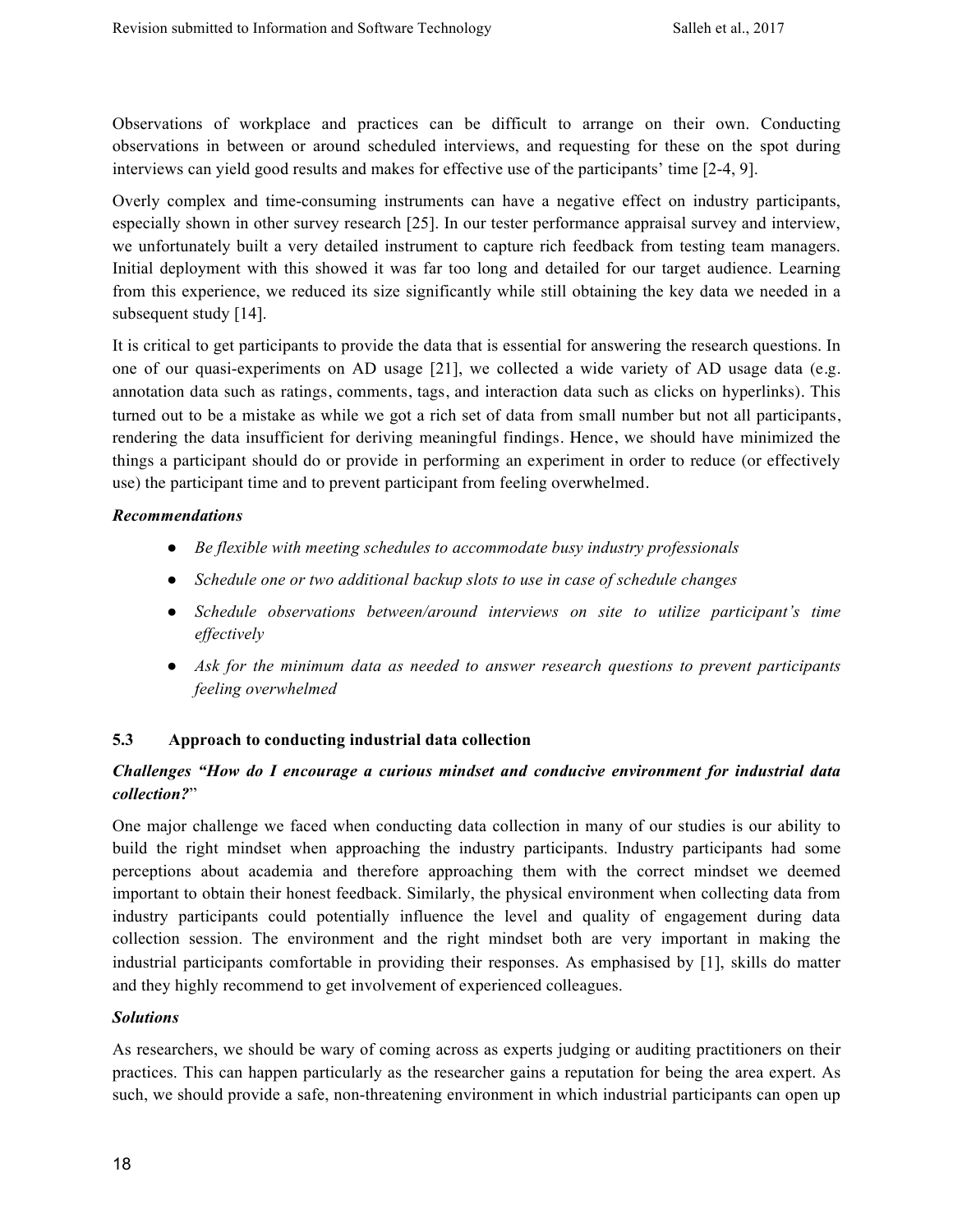and share their honest perspectives and experiences during interviews or data collection session. For example, conduct meetings at their workplace or a relaxed venue such as a cafe, instead of in our academic offices.

A related issue is the use of audio/video recordings which not all participants may be comfortable with. In such cases, we have attempted to explain the rationale for using recording (e.g. allows the researcher to focus on the conversation as opposed to rushing to jot the notes down) and that has helped participants relaxed and allowed for recordings [2,3,9]. In other cases, where the participants are adamant not to have recordings, the researcher must be ready to take extensive hand-written notes. This has happened occasionally where we adapted to the participant's preference and took extensive notes instead [2,3].

Participants need to be put at ease and well-engaged during interviews. This could help reduce the Hawthorne effect, i.e. the effect of being observed [42]. A relaxed approach and demeanour (e.g. being humble, responsive, and a good listener) can help them be themselves when being interviewed and/or observed. It has been emphasised in other case study research with industrial participants that use of experienced colleagues is important to assist with this [1]. An experienced researcher when teams up with a novice researcher will also provide a valuable apprenticeship opportunity for the novice researcher [1]. We learned that having a team of two researchers helped us to back-up each other during meetings and better engage the industrial participants [21]. For example, another researcher can take over when one gets engrossed in the conversation or misses a critical point. Having an experienced researcher in data collection meetings can also increase the credibility of the research team and attract more senior industry participants' engagement.

An environment of openness during interviews is also necessary to foster. We learned that it is better not to include a team leader with their developers in the same focus group meeting as this reduces the freedom of the developers to share their opinions or insights due to the presence of team leader in the session [18]. Manager engagement, however may potentially help to keep participant attrition rates down [18].

#### *Recommendations*

- *Adopt a curious mindset, not an auditing approach to enable participants to be forthcoming*
- *Be flexible around participants' preference for recordings and be prepared to take extensive notes instead*
- *Avoid including team leaders or managers in interviews with subordinates so that they don't feel intimidated and can be confident of anonymity*

# **6 FEEDBACK TO INDUSTRY**

One of the key motivations for Empirical SE studies is not just to better understand industry challenges and current practices, but to inform practitioners and where feasible, to assist them to modify practices based on emerging knowledge and trends.

*Challenge "What mechanisms can I use to share research findings with my participants and other industry practitioners?"*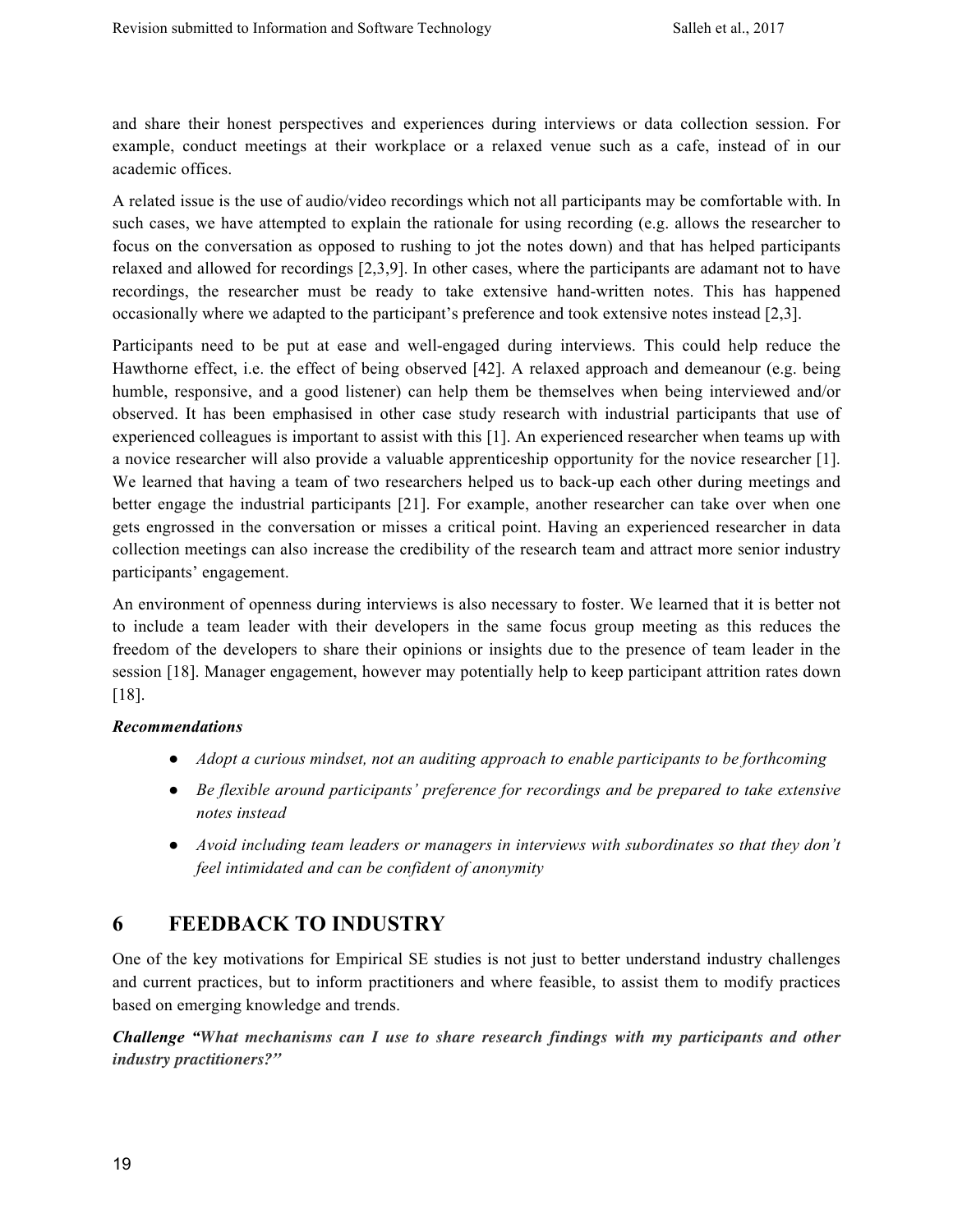While it is common for academics to report the research findings in venues like journals and conferences, these type of reporting might not necessarily be appropriate for industry consumption. For example, in academic journals, reporting the findings must be accompanied by a rigorous description of research methodology, detailed presentation of results and thorough discussion and implications of findings [43]. In reality, practitioners typically do not want to read detailed reports or academic papers as managers and practitioners probably do not necessarily have the time or interest for it [26][27]. Additionally, the research papers will likely include research specific jargon and be written in formal academic language that can alienate industry readers, who may be struggling to find the main takeaways for practice [1].

Hence, the reporting must be adapted to make it suitable for industry audience and consider the timeliness of dissemination [27]. Reports can be written to address decision makers' information needs to assist these industry stakeholders in making better judgement of the suitability of adopting the software technologies under study [48].

#### *Solutions*

There are numerous ways in which researchers can opt for providing feedback and sharing the research findings to practitioners. A researcher can choose to either make the findings available through informal/formal discussion (face-to-face), or make them accessible online via a project or institutional website. Based on our experiences in [2-5], we shared findings from the included studies through practitioner events and conferences such as the AgileNZ, Agile India, Agile NCR, and local Aucklandbased Agile community meetups and we found that our industry participant greatly benefit from the sharing sessions.

Most previous studies of empirical studies in industry have emphasised the difficulty industry has to grasp concept of significance in experimental analysis and that researchers should focus on diagrams, stating key findings more clearly and discussing the impact of results in an industry context [27]. They offer various suggestions including informal presentations and blog posts over technical reports to peerreviewed publications [1], and the use of simple visual representations e.g. histograms, boxplots [26]. In our performance appraisal study [15], we provided a summary of the survey outcomes to the participating managers who registered interest to receive the outcome during participation. We compiled a snapshot summary of results targeted to testing team manager audience to maximise value and minimise time to read. Additionally, we also provided access to the appraisal instrument with usage instructions, which are convenient for practitioners (testing team managers) who are willing to try and adopt it [15]. Similarly, after our preliminary survey [17] and personality study [14] were completed, we shared the results with the participants who wished to receive a copy of the outcome as an industry-oriented report.

Surveys, after data analysis, lend themselves to practitioner updates via one or more of the communication mediums discussed above. We have asked for practitioner contact details for those interested in receiving a summary of results in many of our studies, storing separately from anonymous raw data [14, 17]. We provided a practitioner-oriented summary of key results rather than an academic paper pre-print. It has been suggested previously to share first with the company where the study was conducted and that the whole report should be made available through a technical report and/or open platform [1]. It is also worth thinking about sharing results as a means to reward participants [25].

It is helpful to allow interested practitioners to easily opt-in (or out) of project updates. We created researcher and project web sites for several projects [12, 17] that allowed us to both provide background to participants during recruitment but also provide practitioner-oriented outcomes. Similarly, we also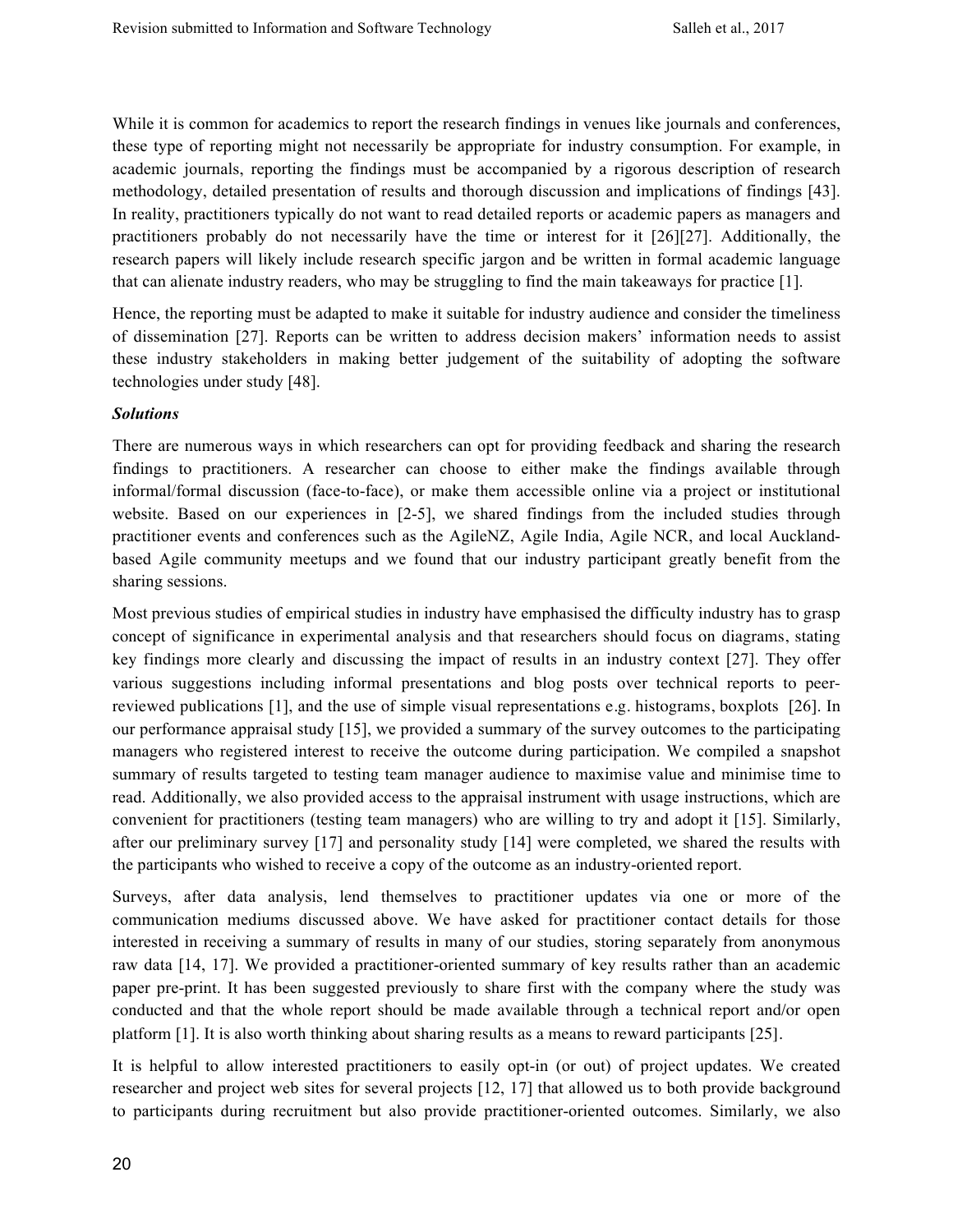shared videos of conference presentations through YouTube links on the project websites [2, 3]. In [5], we created a A4 sized poster that summarized the main findings and takeaway of the study in a visuallyappealing and diagrammatic format. This was also made available to the participating company for their reference and potential use in helping in translating research findings to practice.

Participants need to feel some value add or gain from participating in studies. In our early tester personality profile work the detailed personality analysis was popular and we found that practitioners wanted their own personality profile. However this was very time-consuming to produce. In our later personality profile survey, we could generate such a profile and this provided to be a very popular sidebenefit of doing our large scale personality assessment of developers and testers [17]. We presented this in a user friendly way immediately after they answered the 50 Five Factor Personality Trait inventory in our purpose-built survey tool. This proved an attractive reason for many participants to do the survey.

Regardless of the medium, the material used to present empirical SE study findings should offer a concise and visually appealing representation. A research summary should be written using clear and an understandable language and show useful conclusions and recommendations for practitioners. With regard to timing for feedback, it is recommended to share results after all data from a given company has been collected so as not to bias the participants [1]. Similarly, for surveys and experiments, require the study to be completed and analysed before any useful insights can be gained by the team, meaning any reporting to participants can only sensibly be done post-study.

Other empirical studies in an industrial context have suggested the appointment of a champion to to help communicate study purposes and industry impact potential [1]. Some cautionary feedback includes the experiences with industry based experiments [27], where even though the results convinced managers to adopt the strategies, developers disagreed.

#### *Recommendation*

- *Various industry-friendly formats and mediums should be employed to share findings with the industry, including short videos, posters, brief reports of main takeaways, and talks or presentations to industry at industry-focused events to meet industry standards and expectations*
- *Results should be shared after all data collection at a given company is complete so as not to bias other participants from the same company*

# **7 CONCLUSION**

Industry stakeholders are key to all industrial empirical SE research. Based on our extensive body of empirical SE studies involving over 400 industry participants in grounded theory, case study, survey and quasi-experimental studies over the past decade, we presented the most common and pertinent challenges faced in three areas of industrial studies: recruitment, engagement, and feedback to industry. Despite the variety of research methods, procedures, instruments, and approaches used, most of these challenges applied to all studies. Based on our collective experiences, we presented a set of recommendations around study design, conduct and reporting to try and mitigate some of these challenges. These recommendations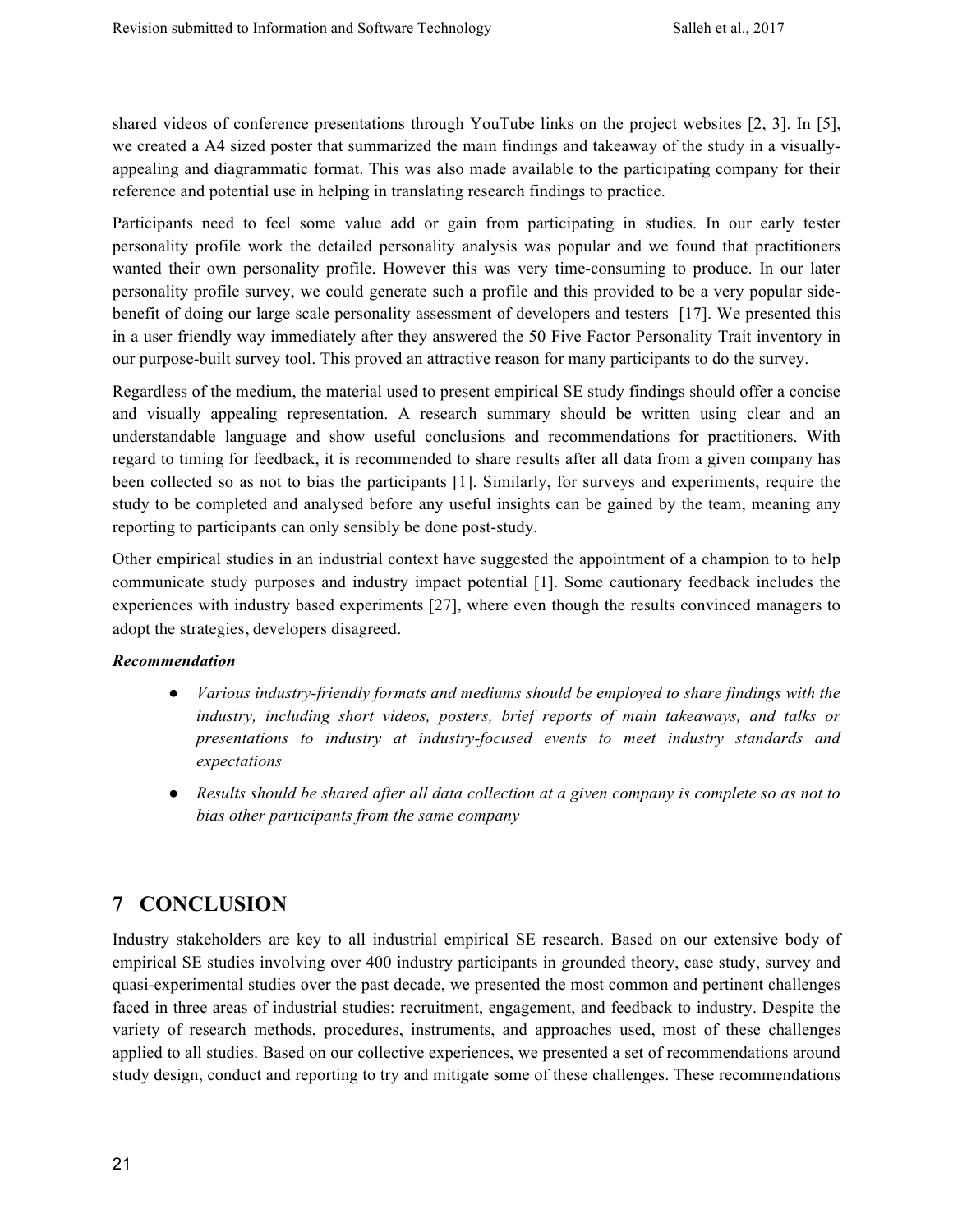can guide researchers working in close collaboration with industry stakeholders to make the most of their industrial SE research.

Key challenges in recruitment activities include designing studies of interest to industry, finding and inviting industry practitioners, and gaining ethics approval. We outlined a set of 13 recommendations based on our experiences in dealing with challenges faced when recruiting participants. In addressing the issue of lack of industry practitioner interest, we recommend researcher to network with local practitioner community to identify their interest; perform pilot study research questions early, and use practitioner feedback to guide future studies. In finding potential participants, we encourage researcher's involvement in the local practitioner community, approach managers and team coaches, approach online groups through moderators, careful crafting of the CfPs, prepare small invitation email with catchy slogan, hiring enumerators, use snowball sampling and begin recruiting at "home" before venturing out internationally. In gaining ethics approval, state clearly the method used to ensure confidentiality, consent, and data security to improve industry confidence. Additionally, ensure that safety protocol is defined and practitioner manager informed consent is obtained.

Engaging with stakeholders throughout the study period is important to obtain continuous participation. A significant number of challenges have been identified including the approach to designing data collection instruments and techniques, effective use of industrial participants' time, and the approach to conducting industrial data collection. We reported eleven (11) recommendations in addressing these challenges. When designing industrial data collection instruments and techniques, we suggest researcher to i) perform pilot data collection and refine, ii) design demographic surveys to capture basic details prior to main data collection session, iii) design the surveys to achieve high clarity, iv) ensure adequate layout and appealing presentation, and v) ensure security, reliability, and accessibility of specialised data collection tools. To ensure effective use of practitioners' time, we need to be flexible in meeting schedule, allocate one or two additional back-up slots, and obtain only necessary data to avoid participants from feeling overwhelmed. When conducting industrial data collection, it is important to adopt a curious mindset, not an auditing approach, be flexible around participant's preference for recordings, and avoid including team leaders in interview meetings to make participants feel at ease to provide responses.

Providing participant feedback on study outcomes and translating research results into industrial practice are as yet under-researched areas. We proposed some recommendations on the mechanisms to share findings with the industry, which include using industry-friendly formats and mediums such as short videos, posters, brief reports and talks or presentations at industry-focused events. The results should be shared after data collection is completed so as not to bias results. We believe a lot remains to be done in this area, particularly to effectively communicate the research outcomes, seeking industry feedback for possible refinements, and ideally to achieve the level where research findings can demonstrate significant impact with respect to improving industry practice.

Based on the data analysis of our collective set of challenges, the most frequently encountered challenge across all our studies by far was recruitment. Within recruitment, the most frequent sub-problem encountered was finding and inviting participants. Since this is likely also one of the first problems encountered in conducting empirical studies in industrial contexts, it is arguably the most significant.

The key challenge relating to engagement across most studies was careful use of industry participant's time. This manifested in cancelled meetings, cut-short meetings, failure to finish surveys, low response rates, poorly used time by inexperienced researchers, and limited open ended feedback. Piloting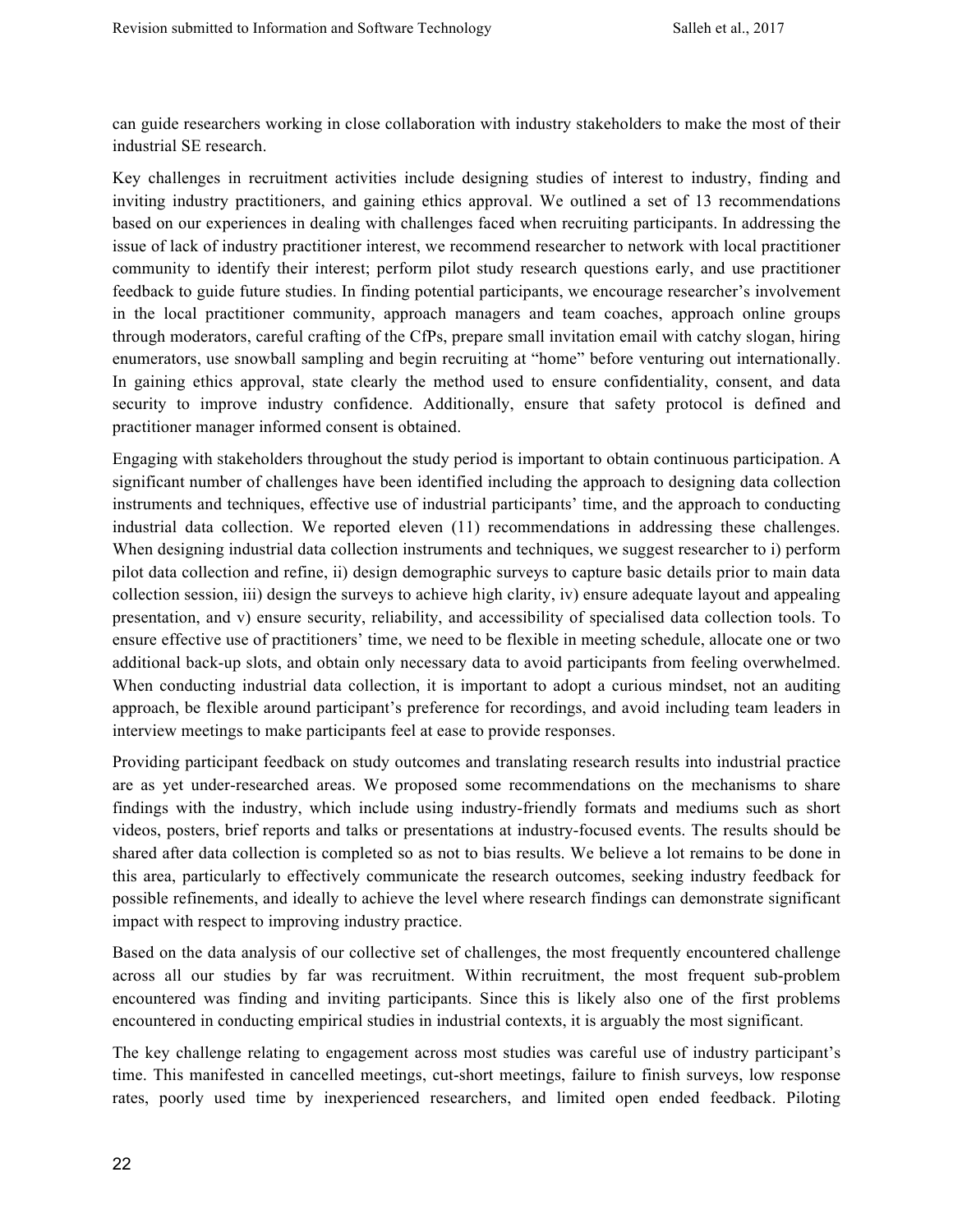instruments, reduction of survey questions to the minimum to answer research questions, scheduling additional meeting times up front, being flexible to industry demands and schedules, and using experienced researchers in helping design and run interviewing tasks were all successful solutions.

In our collective experience the approaches being used to providing feedback to industry can be improved. While we have made efforts in our various studies in the past as explained above, a lot remains to be done in this area. For example, researchers should not only disseminate results to industry but also actively seek their feedback leading to possible refinements. The most desirable, yet arguably very difficult to achieve, level of this feedback can be in the form of making impact to practice where research can demonstrate tangible improvements in practice.

We hope that our experiences in conducting empirical studies in industry will help guide researchers particularly in addressing the challenges that occur during recruitment, engagement, and translation of results into practice. We believe the recommendations can be applied to different types of empirical studies to improve the overall conduct of the study that involves industry practitioners.

**Acknowledgements**: The authors gratefully acknowledge the many funding agencies that have supported their empirical studies, including the Australian Research Council, Ministry of Business, Innovation and Employment, Foundation for Research, Science and Technology, Ministry of Higher Education Malaysia, BuildIT NZ, Agile Alliance, Software Process and Product Improvement for New Zealand Software Industry (UOAX0710), and their respective Universities. The studies would not be possible without the help of many of our colleagues and students, and the willing industry practitioners, their managers and organisations.

# **References**

- [1] D.M. Fernández, S. Wagner, Case studies in industries: What we have learnt, in: Proceedings of IEEE/ACM  $4<sup>th</sup>$  International Workshop on Conducting Empirical Studies in Industry (CESI 2016), 2016, pp. 25 – 31.
- [2] R. Hoda, J. Noble, S. Marshall, Organizing self-organizing teams, in: Proceedings of the IEEE International Conference on Software Engineering, Cape Town, 2010, pp. 285 - 294.
- [3] R. Hoda, J. Noble, S. Marshall, Self-organizing roles on agile software development teams, IEEE Transactions on Software Engineering, 39(3) (2013) 422 - 444.
- [4] R. Hoda, J. Noble, Becoming agile: A grounded theory of agile transitions in practice, in: Proceedings of the IEEE International Conference on Software Engineering, Buenos Aires, 2017.
- [5] Y. Andriyani, R. Hoda, R. Amor, Reflection in agile retrospectives, Agile Processes in Software Engineering and Extreme Programming, Springer, 2017, pp. 3 – 19.
- [6] R. Hoda, L.K. Murugesan, Multi-level agile project management challenges: A self-organizing team perspective, J. Syst. Softw. 117 (2016) 245-257.
- [7] Z. Masood, R. Hoda, K. Blincoe, Exploring workflow mechanisms and task allocation strategies in agile software teams, in: Proceedings of the Agile Processes in Software Engineering and Extreme Programming (XP2017), Springer, 2017, pp. 267-273.
- [8] Z. Masood, R. Hoda, K. Blincoe, Motivation for self-assignment: A case study of factors agile developers consider, in Proceedings of the Cooperative and Human Aspects of Software Engineering (CHASE), 2017.
- [9] R. Hoda, J. Noble, S. Marshall, Impact of inadequate customer collaboration on self-organizing agile teams, Inf. Softw. Technol. 53 (2011) 521-534.
- [10] Y. Shastri, R. Hoda, R., Amor, Does the "Project Manager" still exist in agile software development projects?, in: Proceedings of the 23rd Asia-Pacific Software Engineering Conference (APSEC), 2016.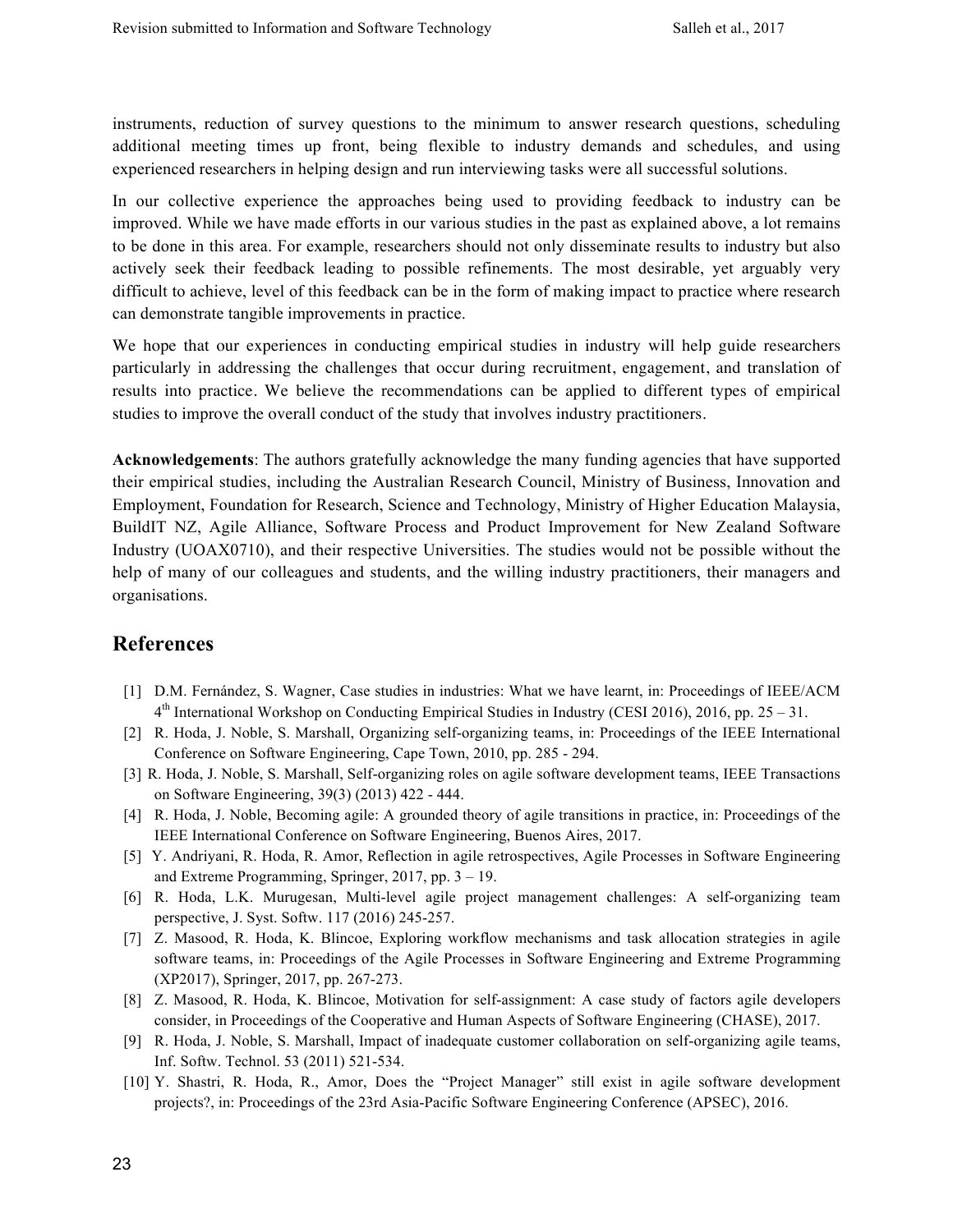- [11] Y. Shastri, R. Hoda, R. Amor, Understanding the roles of the manager in agile project management, in: Proceedings of the Innovations in Software Engineering (ISEC), India, 2017.
- [12] T. Kanij, R. Merkel, J. Grundy, An empirical study to review and revise job responsibilities of software testers, in: Proceedings of the IEEE Symposium on Visual Languages and Human-Centric Computing (VL/HCC), 2014, pp. 89 – 92.
- [13] T. Kanij, R. Merkel, J. Grundy, Performance assessment metrics for software testers, in: Proceedings of the 5<sup>th</sup> International Workshop on Collaborative and Human Aspects of Software Engineering (CHASE), 2012.
- [14] T. Kanij, R. Merkel, J. Grundy, Performance appraisal of software testers, Inf. Softw. Technol. 56(5) (2014)  $495 - 505$ .
- [15] T. Kanij, R. Merkel, J. Grundy, A preliminary survey of factors affecting software testers, in: Proceedings of the Australasian Conference on Software Engineering (ASWEC 2014), 2014.
- [16] T. Kanij, R. Merkel, J. Grundy, An empirical study of the effects of personality on software testing, in; Proceedings of the 26th International Conference on Software Engineering Education and Training (CSEE&T 2013), 2013, pp. 239-248.
- [17] T. Kanij, R. Merkel, J. Grundy, An empirical investigation of personality traits of software testers, in: Proceedings of the 8<sup>th</sup> International Workshop on Collaborative and Human Aspects of Software Engineering (CHASE 2015), 2015.
- [18] S. Zein, N. Salleh, J. Grundy, Mobile application testing in industrial contexts An exploratory multiple case study, in: Proceedings of the SOMET 2015, Naples, Italy, 2015, pp. 30 – 41.
- [19] B.S. Soomro, N. Salleh, A. Nordin, How personality traits are interrelated with team climate and team performance in software engineering? A Preliminary Study, in: Proceedings of 9th Malaysian Software Engineering Conference (MySEC2015), 2015.
- [20] N. Salleh, E. Al-Kautsar, R. Hoda, A.L. Asnawi, A window into the emergence of agile software development landscape in Indonesia, Int'l Journal of Advances in Soft Computing and its Application (IJASCA), 6 (1) (2014).
- [21] M.T. Su, J.G. Hosking, J. Grundy, E. Tempero, Usage-based chunking of software architecture information to assist information finding, J. Syst. Softw. 122 (2016) 215-238.
- [22] S.L. Pfleeger, Experimental design and analysis in software engineering, Annals of Software Engineering,  $1(2)$  (1995) 219 – 253.
- [23] S. Jain, M.A. Babar, J. Fernandez, Conducting empirical studies in industry: Balancing rigor and relevance, in: Proceedings of the IEEE/ACM 1<sup>st</sup> International Workshop on Conducting Empirical Studies in Industry (CESI 2013), 2013, pp. 9 - 13.
- [24] T. Kanij, R. Merkel, J. Grundy, Lessons learned from conducting industry surveys in software testing, in: Proceedings of the IEEE/ACM 1<sup>st</sup> International Workshop on Conducting Empirical Studies in Industry (CESI 2013), 2013, pp. 63 – 66.
- [25] M. Torchiano, D.M. Fernández, G.H. Travassos, R.M. de Mello, Lessons learnt in conducting survey research, in: Proceedings of the IEEE International Conference on Software Engineering, Buenos Aires, 2017.
- [26] S. Vegas, O. Dieste, N. Juristo, Difficulties in running experiments in the software industry: Experiences from the trenches, in: Proceedings of the IEEE/ACM 3<sup>rd</sup> International Workshop on Conducting Empirical Studies in Industry (CESI 2015), 2015, pp. 3 – 9.
- [27] N. Juristo, Experiences conducting experiments in industry: The ESEIL FiDiPro Project, in: Proceedings of the IEEE/ACM 4th International Workshop on Conducting Empirical Studies in Industry (CESI 2016), *2*016.
- [28] O. Dieste, N. Juristo, M.D. Martinc, Software industry experiments: A systematic literature review, in: Proceedings of IEEE/ACM 1<sup>st</sup> International Workshop on Conducting Empirical Studies in Industry, CESI  $2013, 2012, pp. 2-8.$
- [29] R.M. de Mello, G.H. Travassos, Surveys in software engineering: Identifying representative samples, in: Proceedings of the 10th ACM/IEEE International Symposium on Empirical Software Engineering and Measurement (ESEM '16), Article No. 55, 2016.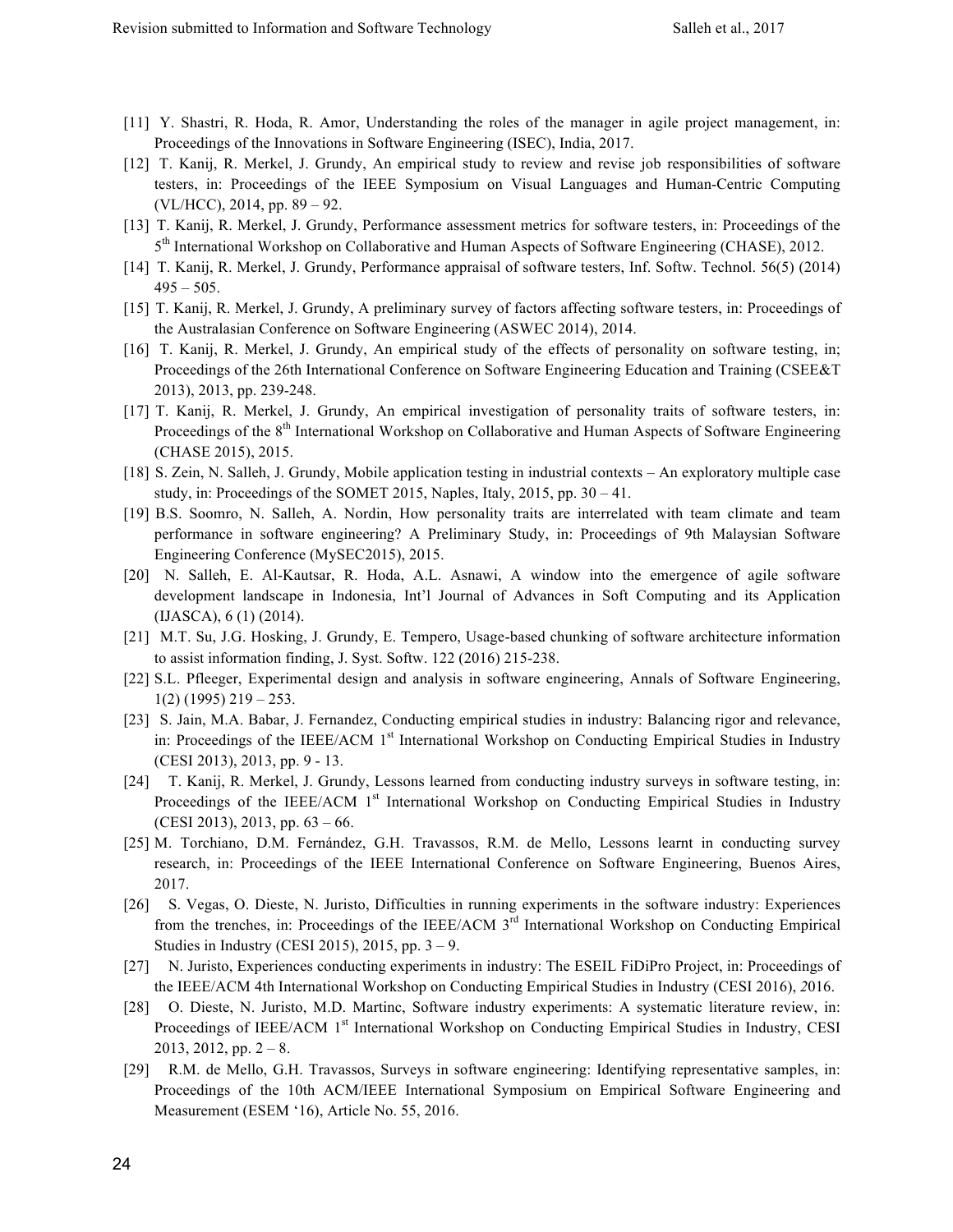- [30] B.G. Glaser, Theoretical sensitivity: Advances in the methodology of grounded theory, Sociology Press Mill Valley, CA, 1978.
- [31] W.G. Cochran, Sampling Techniques, 3rd Ed., John Wiley & Sons, 1977.
- [32] B. Kitchenham, S.L. Pfleeger, Principles of survey research: Part 5: Populations and samples, ACM SIGSOFT Software Engineering Notes*,* 27(5) (2002) 17-20.
- [33] D.I.K. Sjoberg, The industry is our lab Organisation and conduct of empirical studies of software engineering in Simula, in: A. Tveito, A.M. Bruaset, O. Lysne (Eds.), Simula Research Laboratory, Springer, 2010, pp. 443 - 458.
- [34] K. Kelley, B. Clark, V. Brown, J. Sitzia, Good practice in the conduct and reporting of survey research, Int'l Journal for Quality in Health Care, 15(3) (2003) 261 - 266.
- [35] P.A. Deverka, D.C. Lavallee, P. J. Desai, L.C Esmail, S.D. Ramsey, D.L. Veenstra, S.R. Tunis, Stakeholder participation in comparative effectiveness research: defining a framework for effective engagement, Journal of Comparative Effectiveness Research, 1(2) (2012) 181 - 194.
- [36] J.S. Lemon, The effect of reminder intervals on response rates for web surveys, in: M. Trotman et al. (Eds.), Survey and Statistical Computing IV The Impact of Technology on the Survey Process, Association for Survey Computing, 2007.
- [37] E.J. Weyuker, Empirical software engineering research The Good, The Bad, The Ugly, in: Proceedings of the 2011 International Symposium on Empirical Software Engineering and Measurement (ESEM'11), 2011, pp.  $1 - 9$ .
- [38] Segen's Medical Dictionary. S.v. "data collection instrument". Available: http://medicaldictionary.thefreedictionary.com/data+collection+instrument, (accessed 12.04.2017).
- [39] J. L. Bastos, R. P. Duquia, D. A. González-Chica, J. M. Mesa, R. R. Bonamigo, Field work I: selecting the instrument for data collection, An Bras Dermatol., 89(6) (2014) 918–923.
- [40] SurveyMonkey, Available: http://www.surveymonkey.com/, (accessed 19.03.2017).
- [41] C.A.B. Warren, T.X. Karner, Discovering qualitative methods: Ethnography, interviews, documents and images, 3rd Ed. Oxford University Press, 2014.
- [42] S. Coombs, I. Smith, The Hawthorne effect: Is it a help or hindrance in social science research?, Change: Transformations in Education,  $6(1)(2003)$  97 – 111.
- [43] J.M. Verner, J. Sampson, V. Tosic, N.A.A. Bakar, B.A. Kitchenham, Guidelines for industrially-based multiple case studies in software engineering, in: Proceedings of the Third International Conference on Research Challenges in Information Science (RCIS 2009), 2009.
- [44] C. Wohlin, P. Runeson, M. Hst, M.C. Ohlsson, B. Regnell, A. Wesslen, Experimentation in Software Engineering: Springer Publishing Company, Incorporated, 2012.
- [45] G. Cuddeback, E. Wilson, J.G. Orme, T. Combs-Orme, Detecting and statistically correcting sample selection bias, Journal of Social Service Research, 30(3) (2004) 19 - 33.
- [46] S. Zein, N. Salleh, J. Grundy, A systematic mapping study of mobile application testing techniques, J. Syst. Softw. 117 (2016), 334 - 356.
- [47] P.M. Wilson, M. Petticrew, M.K. Calnan, I. Nazareth, Disseminating research findings: What should researchers do? A systematic scoping review of conceptual frameworks, Implementation Science, 5 (91) (2010).
- [48] A. Jedlitschka, N., Juristo, D. Rombach, Reporting experiments to satisfy professionals' information needs, Empirical Software Engineering, 19(6) (2014), 1921-1955.
- [49] F. Shull, M.G. Mendonca, V. Basili, J. Carver, J.C. Maldonado, S. Fabbri, G.H. Travassos, M.C. Ferreira, Knowledge sharing issues in experimental software engineering, Empirical Software Engineering, 9 (1) (2004) 111 - 137.
- [50] T. Gorschek, C. Wohlin, P. Garre, S. Larsson, A model for technology transfer in practice, IEEE Software, 23(6) (2006) 88 - 95.